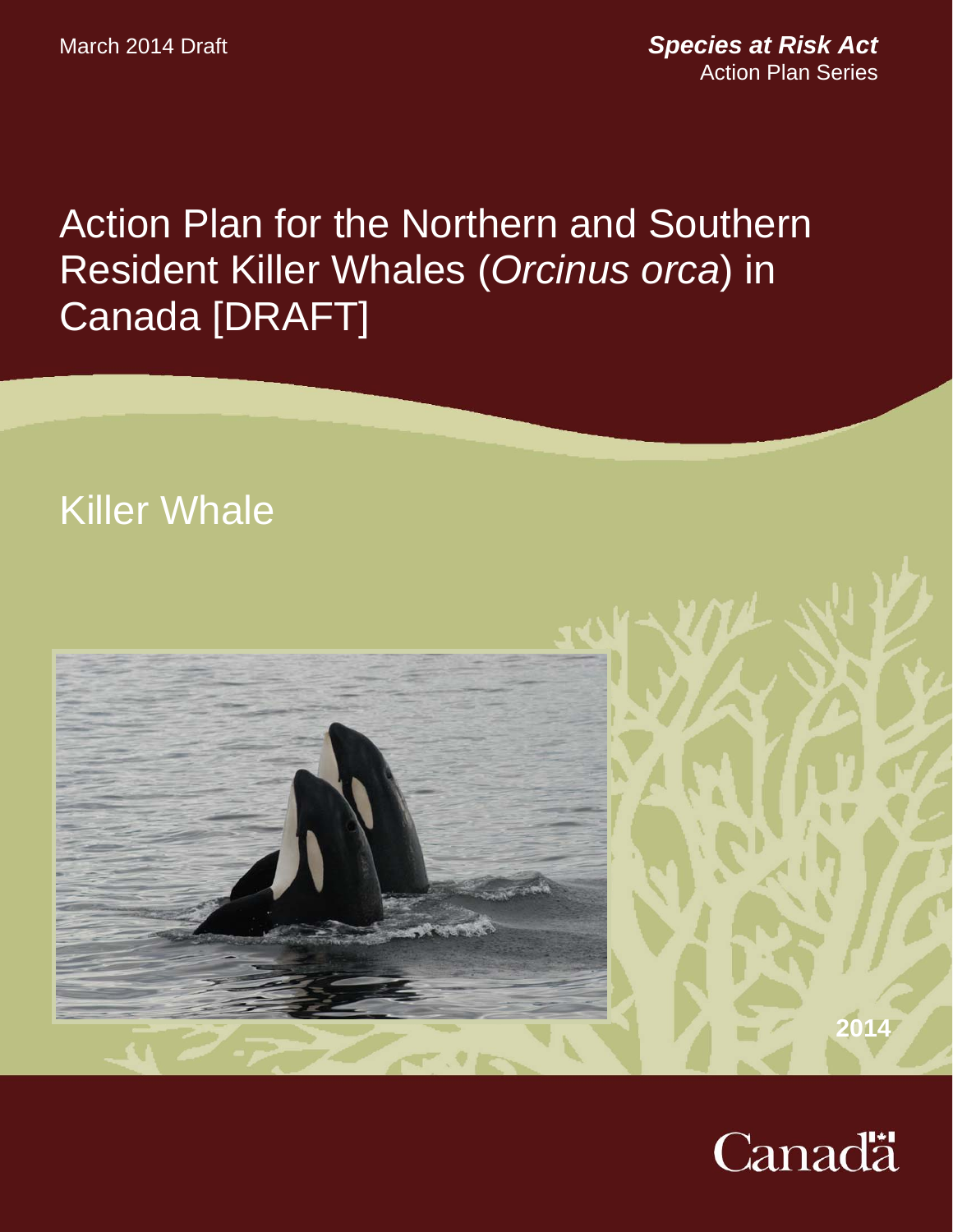### **Recommended citation:**

Fisheries and Oceans Canada. 2014. Action Plan for the Northern and Southern Resident Killer Whales (*Orcinus orca*) in Canada [Draft]. *Species at Risk Act* Action Plan Series. Fisheries and Oceans Canada, Ottawa.  $xx + XX$  pp.

For copies of the action plan, or for additional information on species at risk, including COSEWIC Status Reports, residence descriptions, recovery strategies, and other related recovery documents, please visit the **SAR Public Registry**<sup>1</sup>.

**Cover illustration**: Graeme Ellis, Fisheries and Oceans Canada

Également disponible en français sous le titre « French document title »

© Her Majesty the Queen in Right of Canada, represented by the Minister of Fisheries and Oceans Canada 2014. All rights reserved. ISBN ISBN to come Catalogue no. Catalogue no. to come

*Content (excluding the illustrations) may be used without permission, with appropriate credit to the source.* 

 $\overline{a}$ 

<sup>&</sup>lt;sup>1</sup> www.registrelep.gc.ca/default\_e.cfm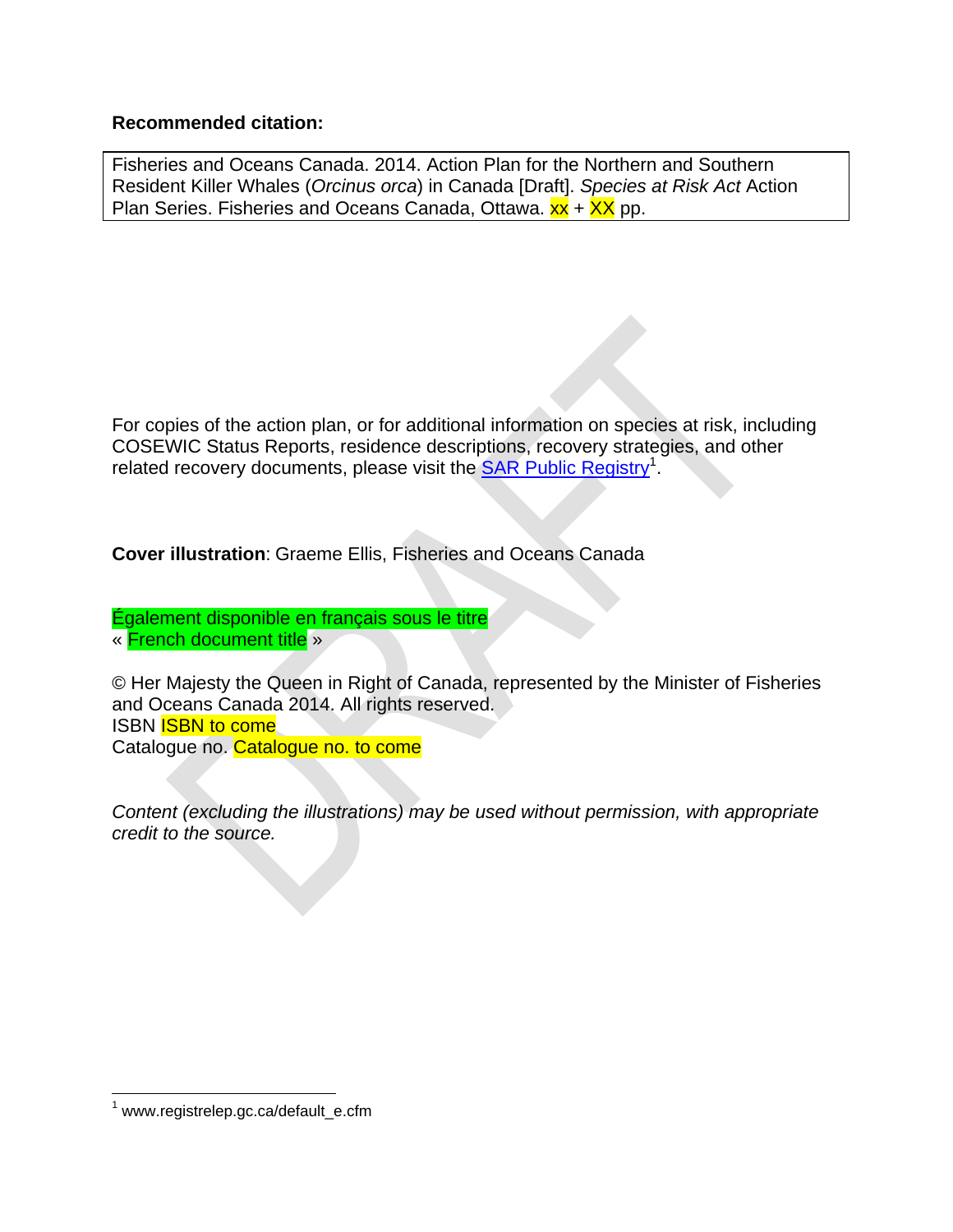# **Preface**

The federal, provincial, and territorial government signatories under the Accord for the Protection of Species at Risk (1996)<sup>2</sup> agreed to establish complementary legislation and programs that provide for effective protection of species at risk throughout Canada. Under the *Species at Risk Act* (S.C. 2002, c.29) (SARA), the federal competent ministers are responsible for the preparation of action plans for species listed as Extirpated, Endangered, and Threatened for which recovery has been deemed feasible. They are also required to report on progress five years after the publication of the final document on the SAR Public Registry.

Under SARA, one or more action plan(s) provides the detailed recovery planning that supports the strategic direction set out in the recovery strategy for the species. The plan outlines what needs to be done to achieve the population and distribution objectives (previously referred to as recovery goals and objectives) identified in the recovery strategy, including the measures to be taken to address the threats and monitor the recovery of the species, as well as the proposed measures to protect critical habitat that has been identified for the species. The action plan also includes an evaluation of the socio-economic costs of the action plan and the benefits to be derived from its implementation. The action plan is considered one in a series of documents that are linked and should be taken into consideration together. Those being the COSEWIC status report, the recovery strategy, and one or more action plans.

The Minister of Fisheries and Oceans Canada (DFO) and the Minister responsible for Parks Canada are the competent ministers under SARA for the Northern and Southern Resident Killer Whales and have prepared this action plan to implement the recovery strategy, as per section 47 of SARA. To the extent possible, it has been prepared in cooperation with Environment Canada, Transport Canada, the Department of National Defence, the Canadian Coast Guard, Natural Resources Canada, the Province of British Columbia, and the U.S. National Oceanographic and Atmospheric Administration (NOAA).

Success in the recovery of this species depends on the commitment and cooperation of many different constituencies that will be involved in implementing the directions and actions set out in this action plan and will not be achieved by DFO or Parks Canada Agency, or any other jurisdiction alone. All Canadians are invited to join in supporting and implementing this action plan for the benefit of the Northern and Southern Resident Killer Whales and Canadian society as a whole.

Fisheries and Oceans Canada is committed to implementing the measures assigned to itself; however, implementation of this action plan is subject to appropriations, priorities, and budgetary constraints of the participating jurisdictions and organizations. $\equiv$ 

.

 $\overline{a}$ 

<sup>&</sup>lt;sup>2</sup> www.ec.gc.ca/media\_archive/press/2001/010919\_b\_e.htm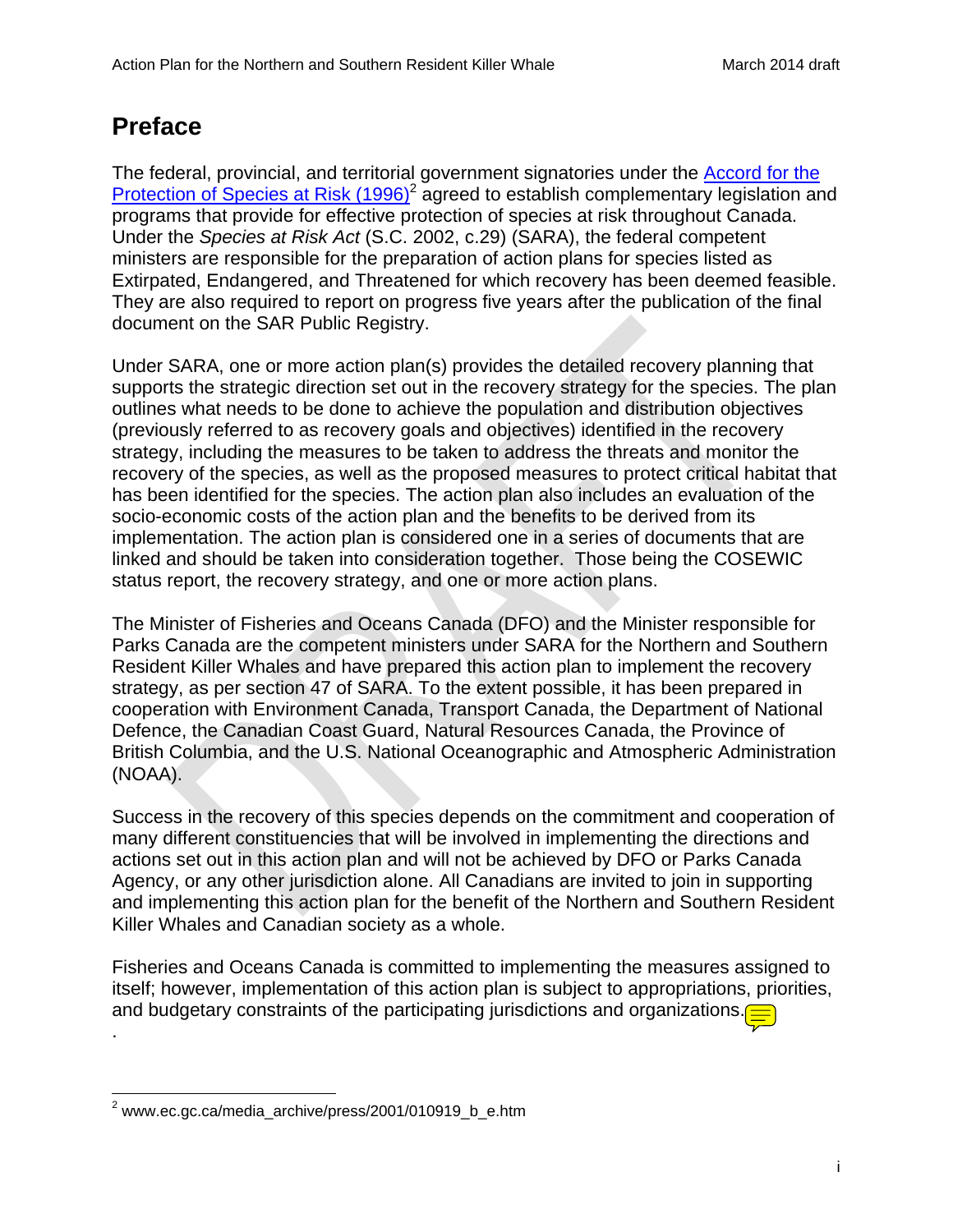# **Acknowledgments**

The development of the action plan was the result of collaborative efforts and contributions from many individuals and organizations. The Northern and Southern Resident Killer Whale Action Plan Team (Appendix C) compiled the contributions from DFO Science, the Northern and Southern Killer Whale Prey and Disturbance workshop (March 8-10<sup>th</sup>, 2011), the NOAA/DFO bilateral workshop series on The Effects of Salmon Fisheries on Southern Resident Killer Whales (September 21-23rd, 2011, March 13-15<sup>th</sup>, 2012 and September 18-20<sup>th</sup>, 2012), and feedback obtained during consultations to develop the Action Plan for the Northern and Southern Resident Killer Whales (*Orcinus orca*) in Canadian waters.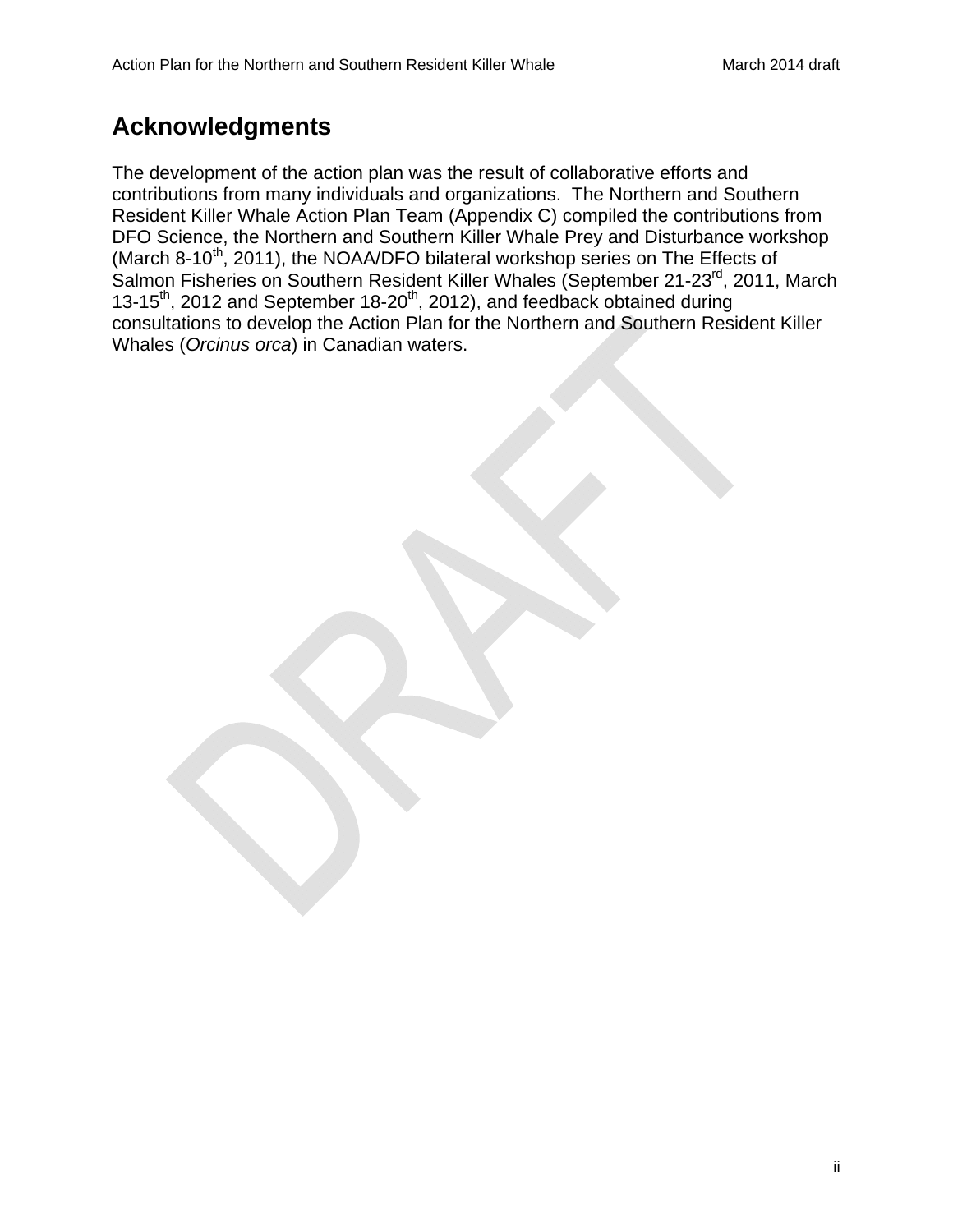# **Executive Summary**

This action plan addresses recovery measures for the Northern and Southern Resident Killer Whale populations in Canadian Pacific waters. Through a series of technical workshops, consultations and meetings, recovery measures were developed to address the broad goals and objectives identified in the *Recovery Strategy for Northern and Southern Resident Killer Whales (*Orcinus orca*) in Canada* (DFO 2011).

This action plan outlines activities to be undertaken by Fisheries and Oceans Canada, but also those for which other jurisdictions, organization and individuals have a role to play. All Canadians are strongly encouraged to participate in the conservation of Northern and Southern Resident Killer Whales through undertaking priority recovery measures outlined in this action plan. The actions relate to the following objectives for recovery and form the broad strategies identified in the implementation table in this action plan:

- *Ensure that Resident Killer Whales have an adequate and accessible food supply to allow recovery.*
- *Ensure that chemical and biological pollutants do not prevent the recovery of Resident Killer Whale populations.*
- *Ensure that disturbance from human activities does not prevent the recovery of Resident Killer Whales.*
- *Protect critical habitat for Resident Killer Whales and identify additional areas for critical habitat designation and protection.*

The impacts of the recovery measures in this action plan are unknown but likely positive, providing benefits to Canadians. Additionally, some research and threat mitigation activities will result in benefits to other marine mammals and sea turtles, including a number of SARA listed species. The anticipated cost of DFO's contribution to recovery measures is low. The inclusion of financial and in-kind costs to partners will very likely push the overall costs of this action plan into the medium cost range on the national scale.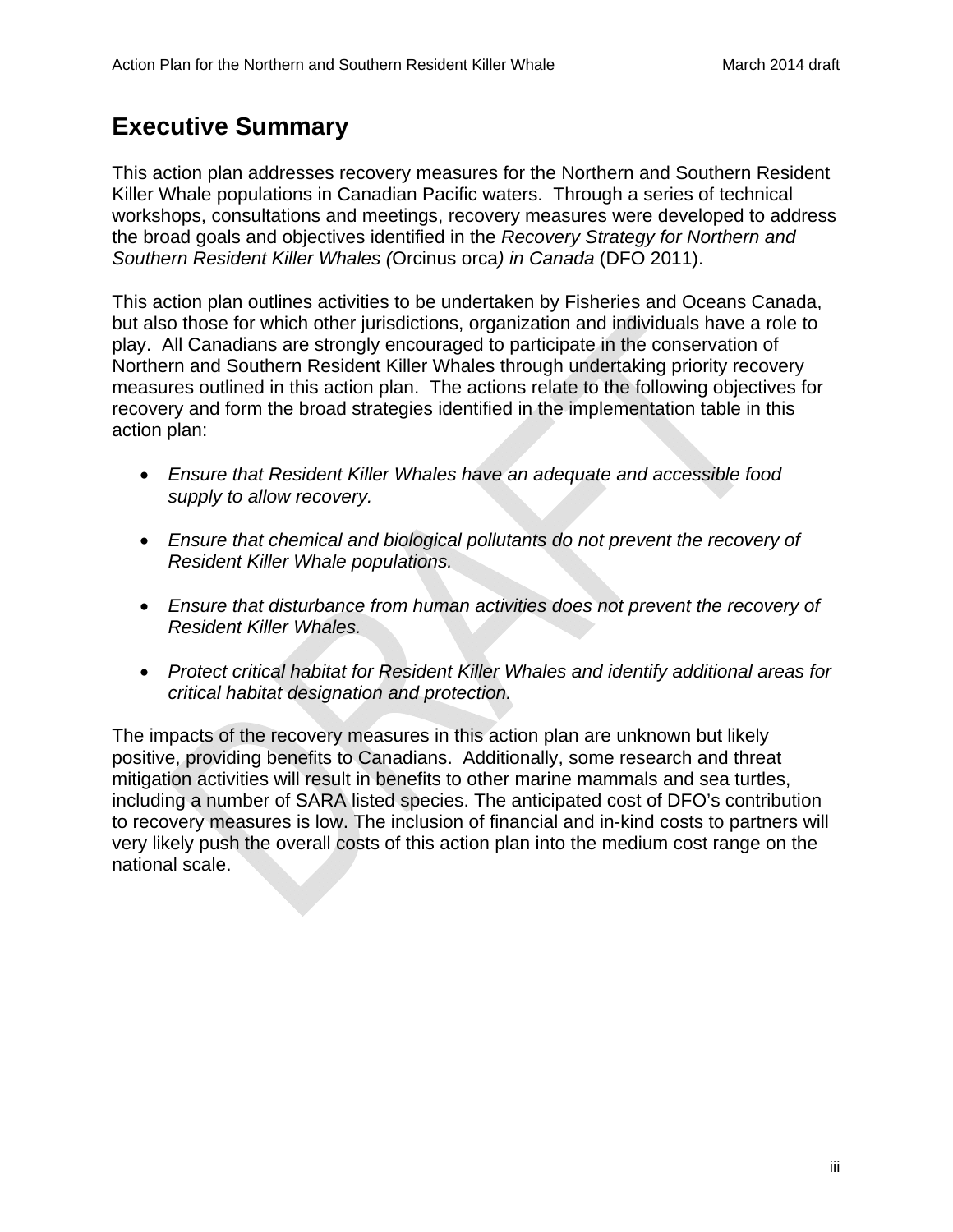# **Table of Contents**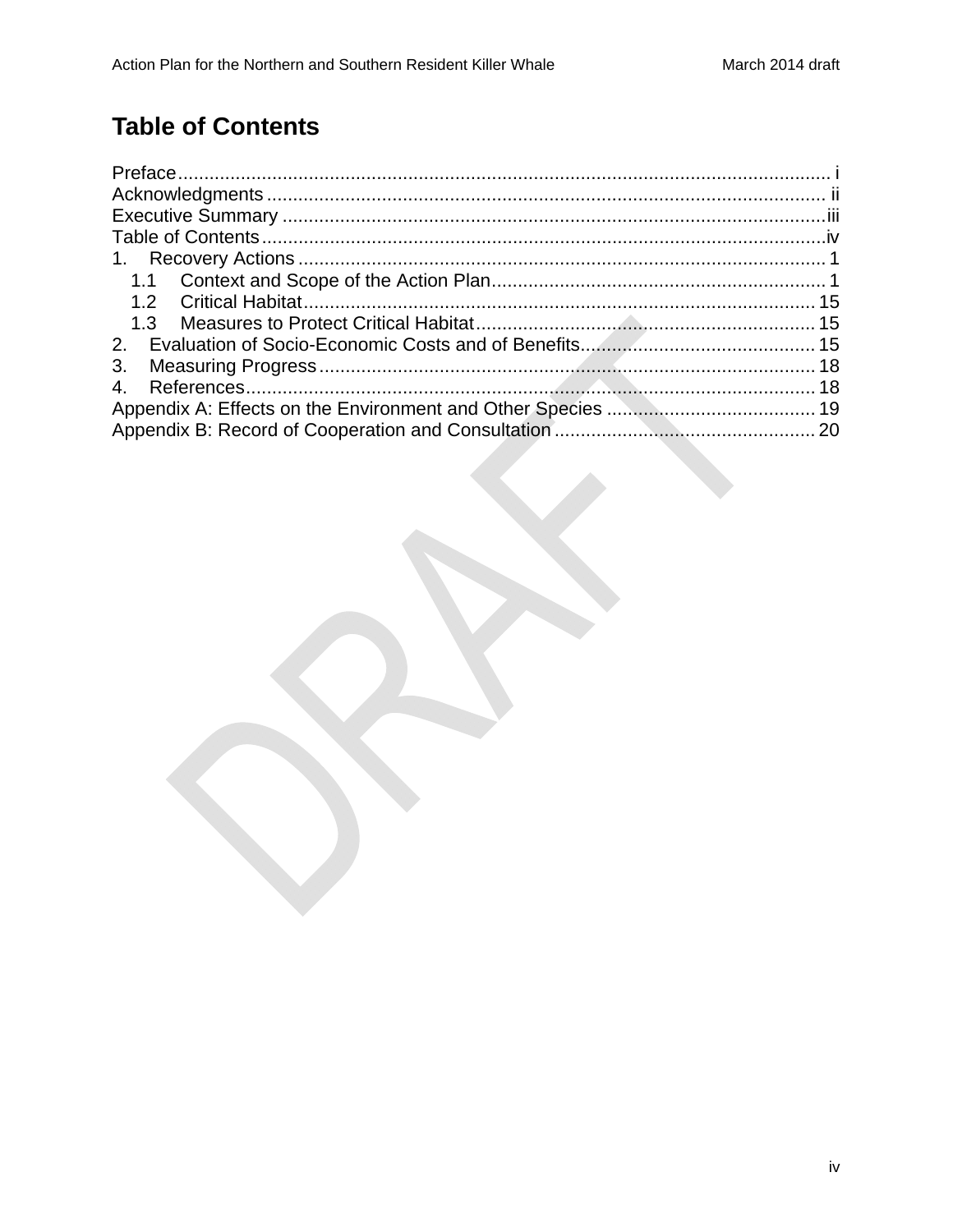# **1. Recovery Actions**

# **1.1 Context and Scope of the Action Plan**

### **Species Status and Background**

Two distinct populations of fish-feeding 'resident' Killer Whales (*Orcinus orca*), known as the Northern and Southern Residents, occupy the waters off the west coast of British Columbia. Although the ranges of these two populations overlap, they are acoustically, genetically and culturally distinct from each other. In 2001, COSEWIC designated Southern Resident Killer Whales as 'endangered', and Northern Resident Killer Whales as 'threatened'. The species was reassessed by COSEWIC in 2009, and the designations were maintained. Both populations are listed in Schedule 1 of the *Species at Risk Act* (SARA).

Resident Killer Whale populations in British Columbia are presently considered to be at risk because of their small population size, low reproductive rate, and the existence of a variety of anthropogenic threats that have the potential to prevent recovery or to cause further declines. Principal among these anthropogenic threats are reductions in the availability or quality of prey, environmental contamination, and both physical and acoustic disturbance. Even under the most optimistic scenario (human activities do not increase mortality or decrease reproduction), the species' low intrinsic growth rate means that the time frame for recovery will be more than one generation (25 years).

The Southern Resident Killer Whale population experienced declines of 3% per year between 1995 and 2001, and since then has shown little recovery, having 82 members in 2013. During the summer and fall, Southern Residents are primarily found in the trans-boundary waters of Haro Strait, Boundary Pass, the eastern portion of the Juan de Fuca Strait, and southern portions of the Strait of Georgia. This area is designated as 'critical habitat' based on consistent and prolonged seasonal occupancy. Some members of the population typically remain in the same general area in winter and spring, but others appear to range over much greater distances, and have been reported as far south as Monterey Bay, California, and as far north as Southeast Alaska. Winter and spring critical habitat has not been identified for the latter group. During the summer and fall, the principal prey of Southern Residents appears to be Chinook and Chum Salmon (*Oncorhynchus tshawytscha* and *O. keta*); little is known of their diet in the winter and spring. The lack of information about winter diet and distribution of the Southern Residents is a major knowledge gap that impedes our understanding of the principal threats facing the population.

The Northern Resident Killer Whale population experienced a decline of 7% between 1997 and 2003, and has since increased to 262 members in 2010. The population appears to spend the majority of its time from central Vancouver Island (both west and east coasts) and northwest to Dixon Entrance, but has been sighted as far south as Grays Harbor, Washington, and as far north as Glacier Bay, Alaska. A portion of the population is regularly found in Johnstone Strait and southeastern portions of Queen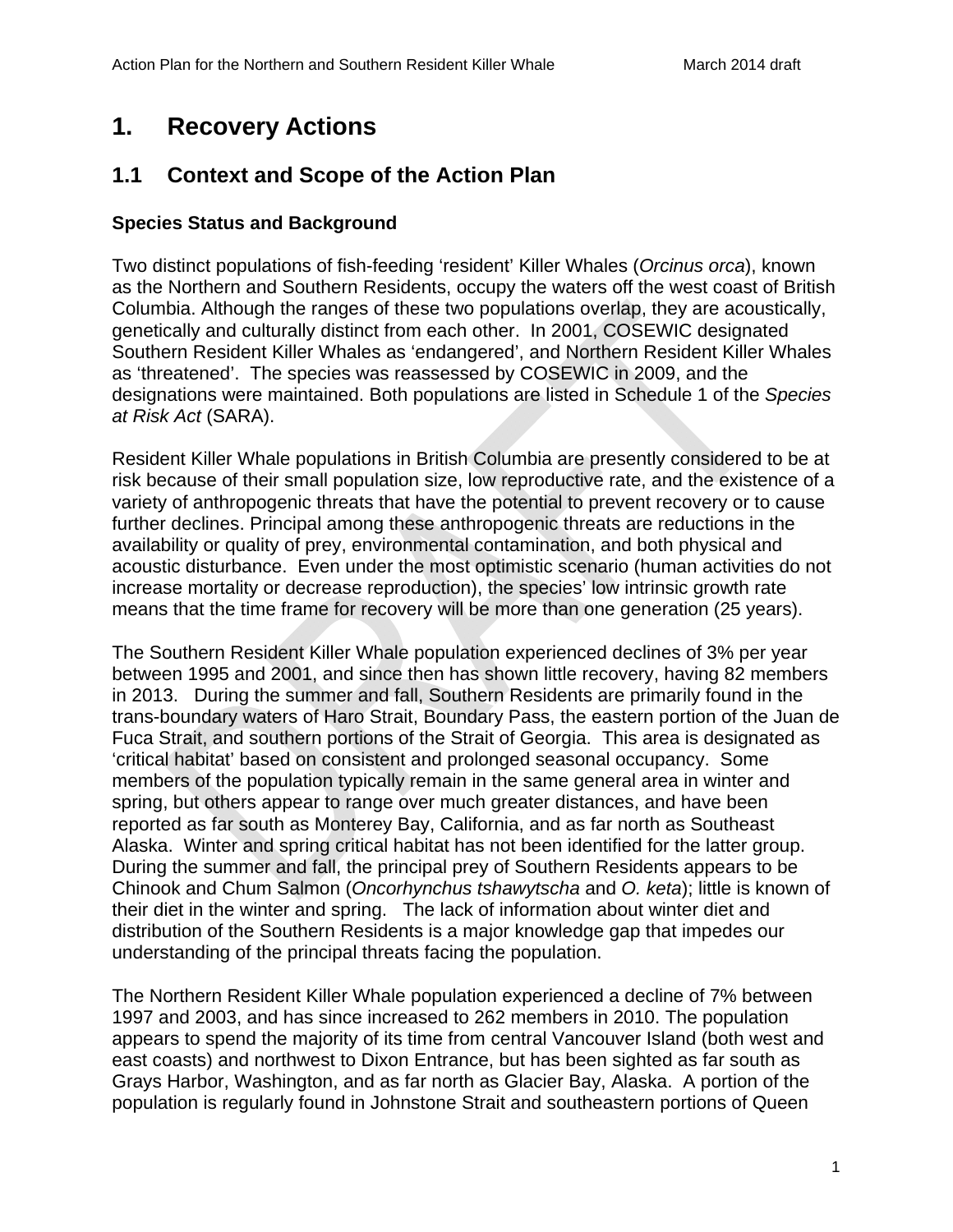Charlotte Strait (and adjoining channels) during the summer and fall, and this area is identified as critical habitat based on this consistent seasonal occupancy. Other areas are likely very important to Northern Residents during this time but they have yet to be clearly identified. Similarly, areas that may constitute critical habitat during the winter and spring are not yet known. Northern Residents also appear to feed primarily on Chinook and Chum Salmon during the summer and fall. However, like Southern Residents, very little is known of their winter distribution and diet, and this knowledge gap must be addressed to fully understand the principal threats affecting the population.

The population and distribution objective for these populations is as follows:

*Ensure the long-term viability of Resident Killer Whale populations by achieving and maintaining demographic conditions that preserve their reproductive potential, genetic variation, and cultural continuity<sup>3</sup> .* 

In order to achieve this objective, the recovery strategy identified four principal objectives. These include:

*Objective 1: Ensure that Resident Killer Whales have an adequate and accessible food supply to allow recovery.* 

*Objective 2: Ensure that chemical and biological pollutants do not prevent the recovery of Resident Killer Whale populations.* 

*Objective 3: Ensure that disturbance from human activities does not prevent the recovery of Resident Killer Whales.* 

*Objective 4: Protect critical habitat for Resident Killer Whales and identify additional areas for critical habitat designation and protection.* 

### **Scope of the Action Plan**

1

This action plan should be considered along with the Recovery Strategy for Northern and Southern Resident Killer Whales in Canada (DFO 2011). The recovery strategy provides the strategic direction and approaches for recovery of Resident Killer Whale populations, background information on the species, potential threats to the population and individuals, as well as information describing the location and features of critical habitat.

### **Measures to be Taken and Implementation Schedule**

Success in the recovery of this species is not solely dependent on the actions of any single jurisdiction; rather it requires the commitment and cooperation of many different

 $3$  Culture refers to a body of information and behavioural traits that are transmitted within and between generations by social learning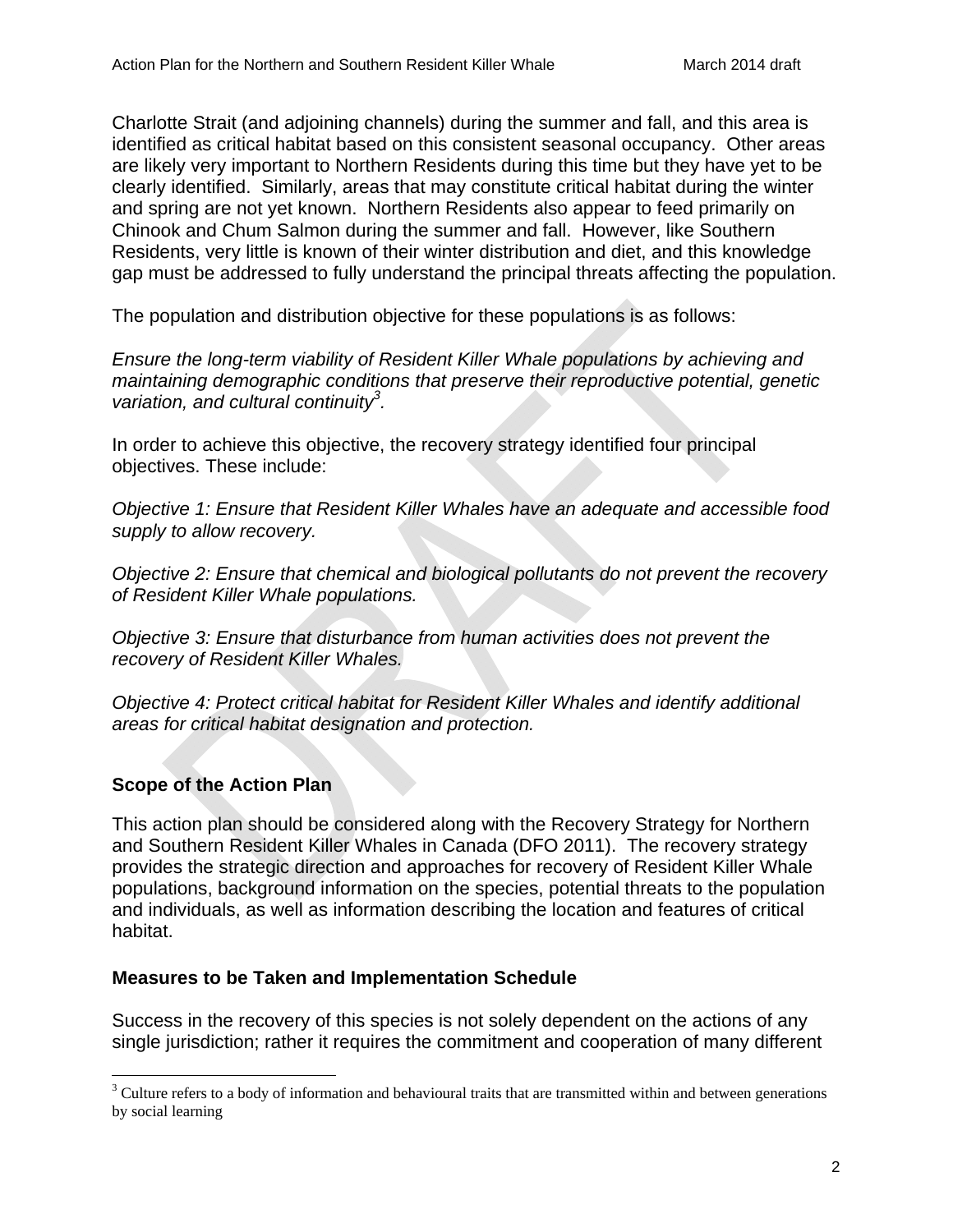constituencies that will be involved in implementing the directions and actions set out in this action plan.

The purpose of this action plan is to outline what needs to be done to achieve the population and distribution objectives for the Northern and Southern Resident Killer Whales in order to guide activities to be undertaken by DFO and those for which other jurisdictions, organizations and individuals have a role to play. DFO strongly encourages all Canadians to participate in the conservation of Northern and Southern Resident Killer Whales through undertaking priority recovery measures outlined in this action plan.

Recovery of Northern and Southern Killer Whales requires the commitment and cooperation of many different jurisdictions. Column 5 in the Implementation Table identifies measures to be led by DFO, in cooperation and consultation with other agencies, as well as opportunities for other jurisdictions, groups or individuals to participate in undertaking or contributing to one or more measures in support of recovery. Fisheries and Oceans Canada is committed to implementing the measures assigned to itself; however, implementation of this partial action plan is subject to appropriations, priorities, and budgetary constraints of the participating jurisdictions and organizations.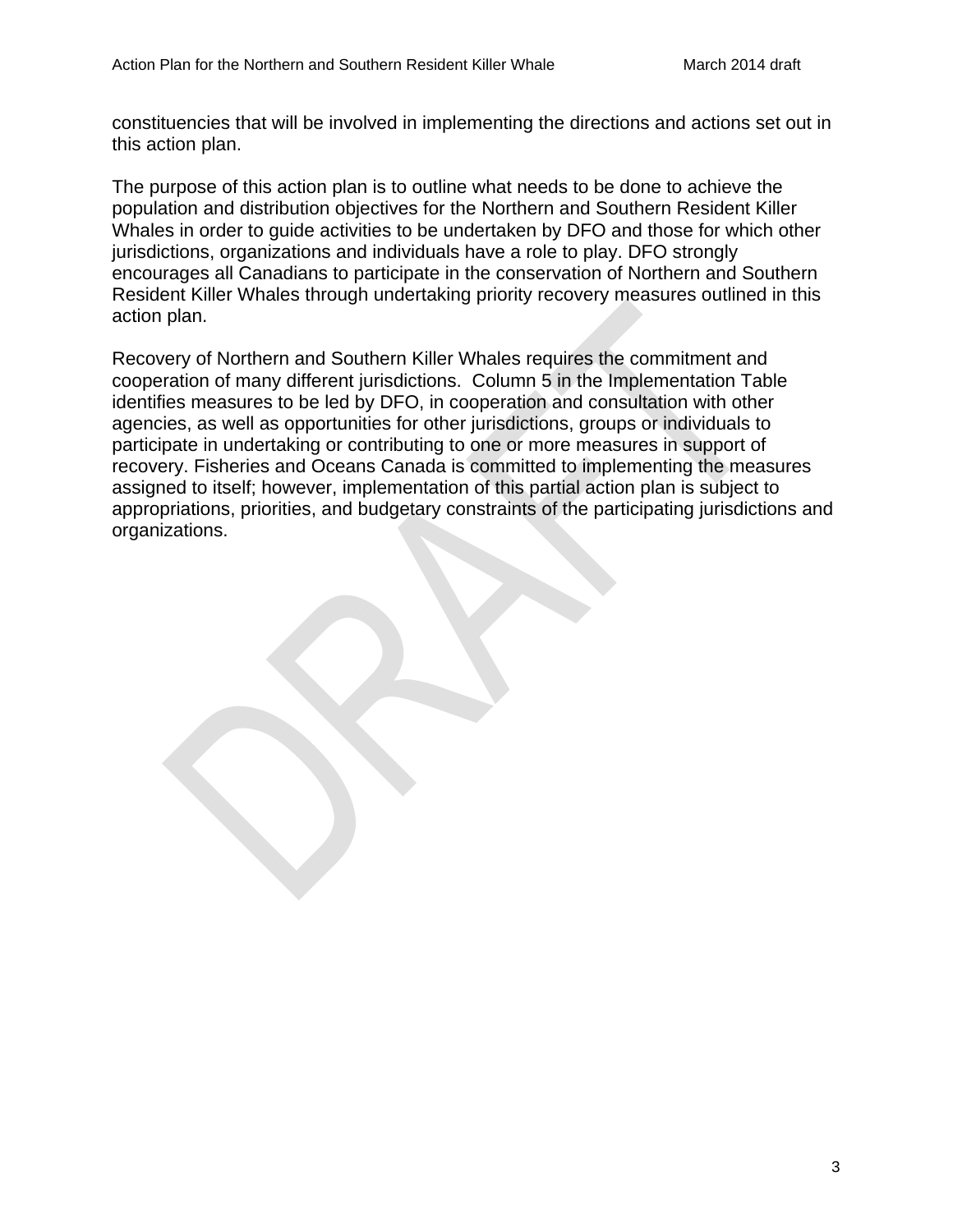#### **Table 1. Implementation Schedule**

| # | <b>Recovery Measures</b> | <b>Priority<sup>4</sup></b> | <b>Threats or</b><br><b>Concerns</b><br>addressed | Category<br><b>1. DFO</b><br>2. DFO and<br>other | <b>Timeline</b> <sup>5</sup> |
|---|--------------------------|-----------------------------|---------------------------------------------------|--------------------------------------------------|------------------------------|
|   |                          |                             |                                                   | 3. Other                                         |                              |

#### **Broad Strategy 1:** *Ensure that Resident Killer Whales have an adequate and accessible food supply to allow recovery*

|                | Approach 1: Determine the seasonal diet, feeding areas and energetic requirements of Northern and Southern Resident Killer Whales                                              |               |                   |   |                    |  |  |  |
|----------------|--------------------------------------------------------------------------------------------------------------------------------------------------------------------------------|---------------|-------------------|---|--------------------|--|--|--|
|                | Undertake an annual census to monitor and assess Resident Killer<br>Whale population dynamics (multi-species ship surveys and dedicated<br>vessel surveys)                     | High          | Prey availability | 2 | Annual;<br>ongoing |  |  |  |
| $\overline{2}$ | Identify year round Resident Killer Whale distribution and diet using<br>acoustic monitoring and dedicated vessel surveys                                                      | High          | Prey availability | 2 | Annual;<br>ongoing |  |  |  |
| 3              | Further identify Resident Killer Whales' prey preference<br>(species/size/sex/stock)                                                                                           | High          | Prey availability | 2 | Annual;<br>ongoing |  |  |  |
| 4              | Examine the CANFIS/catch per unit effort (CPUE) records to assist in<br>identifying areas of prey aggregation in order to anticipate Resident Killer<br>Whale foraging grounds | High          | Prey availability | 2 | Annual;<br>ongoing |  |  |  |
| 5              | Use historical fishing records to identify potential Resident Killer Whale<br>feeding areas                                                                                    | <b>Medium</b> | Prey availability | 3 | 2 years            |  |  |  |

<sup>&</sup>lt;sup>4</sup> "Priority" reflects the degree to which the action contributes directly to the recovery of the species or is an essential precursor to an action that contributes to the recovery of the species.

<sup>&</sup>lt;sup>5</sup> "Timeline" indicates the anticipated year or time frame in which the measure will be accomplished. A timeline listed as "ongoing" indicates the importance that that measure be conducted regularly through the foreseeable future. A timeline listed as "unknown" does not mean that that particular measure is unimportant; rather, it means that the current paucity or complete lack of data for a given species does not allow us to state a certain timeline at this point.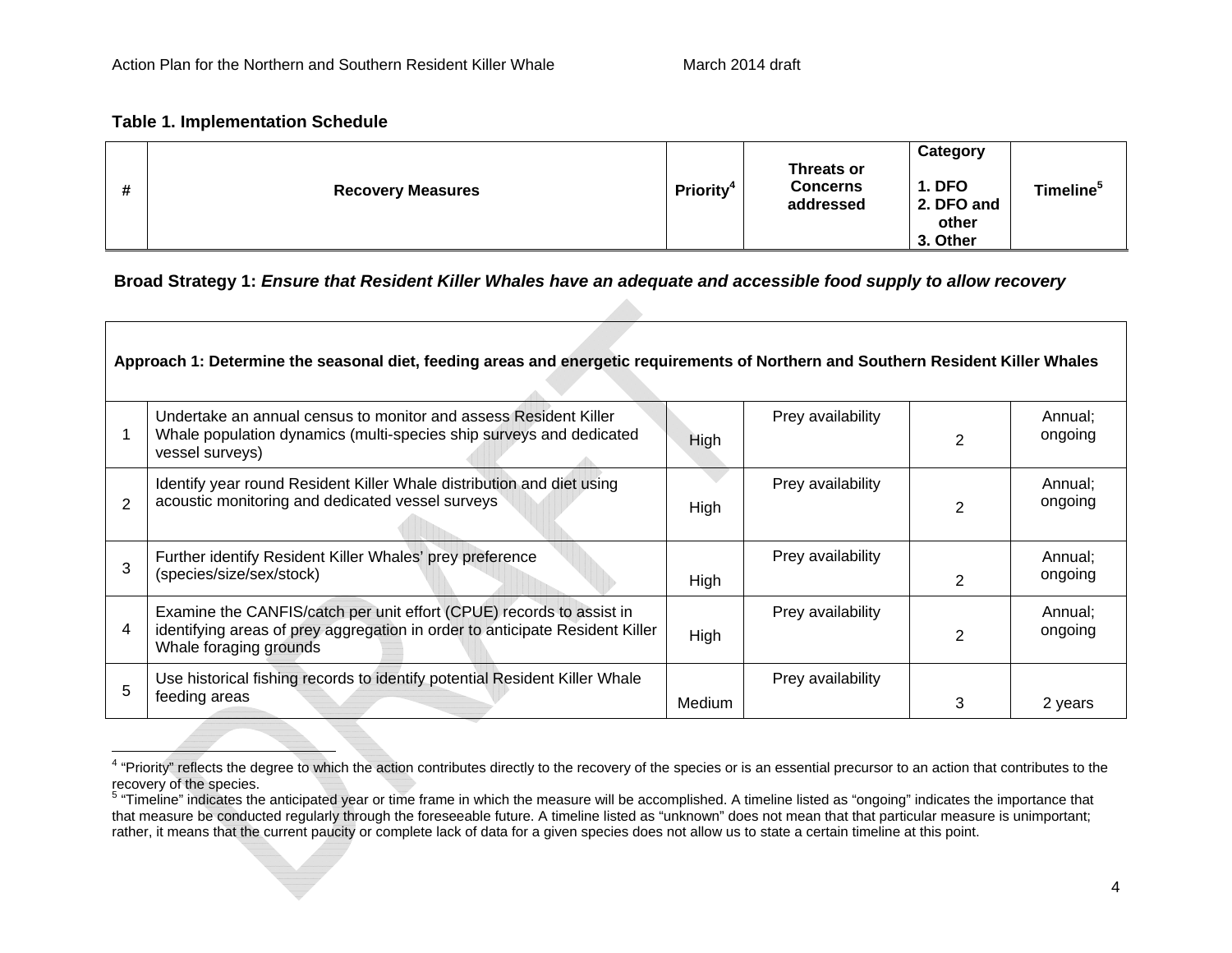| #              | <b>Recovery Measures</b>                                                                                                                                                          | <b>Priority<sup>4</sup></b> | <b>Threats or</b><br><b>Concerns</b><br>addressed | Category<br><b>1. DFO</b><br>2. DFO and<br>other<br>3. Other | Timeline <sup>5</sup> |  |  |  |  |
|----------------|-----------------------------------------------------------------------------------------------------------------------------------------------------------------------------------|-----------------------------|---------------------------------------------------|--------------------------------------------------------------|-----------------------|--|--|--|--|
|                |                                                                                                                                                                                   |                             |                                                   |                                                              |                       |  |  |  |  |
|                | Approach 2: Determine Resident Killer Whale foraging success rates                                                                                                                |                             |                                                   |                                                              |                       |  |  |  |  |
| 6              | Undertake a catch per unit effort (CPUE) assessment of Resident Killer<br>Whale foraging effort and success rate                                                                  | High                        | Prey availability                                 | 2                                                            | Ongoing               |  |  |  |  |
| $\overline{7}$ | Continue to monitor the role of Chinook abundance in the population<br>dynamics of the Northern and Southern Resident Killer Whale<br>populations                                 | High                        | Prey availability                                 | $\overline{2}$                                               | Ongoing               |  |  |  |  |
| 8              | Assess Resident Killer Whale body condition using the best available<br>technology                                                                                                | High                        | Prey availability                                 | 2                                                            | Annual;<br>ongoing    |  |  |  |  |
|                | Approach 3: Establish long term monitoring programs capable of detecting changes in abundance, distribution and quality of Resident<br><b>Killer Whale prey</b>                   |                             |                                                   |                                                              |                       |  |  |  |  |
| 9              | Continue to monitor abundance, distribution and age specific<br>composition of Chinook stocks and runs                                                                            | High                        | Prey availability                                 | $\overline{2}$                                               | Annual;<br>ongoing    |  |  |  |  |
| 10             | Identify and monitor natural and anthropogenic factors affecting Resident<br>Killer Whale prey over the long term (e.g., climate change, Pacific<br>Decadal Oscillation, El Nino) | High                        | Prey availability                                 | $\overline{2}$                                               | Annual;<br>ongoing    |  |  |  |  |
| 11             | Identify features that define "quality" prey for Resident Killer Whales and<br>determine a means of assessment (e.g., length, age, caloric value, lipid<br>content)               | Medium                      | Prey availability                                 | $\overline{2}$                                               | 5 years               |  |  |  |  |
| 12             | Assess the quality of identified prey species on an annual basis                                                                                                                  | Medium                      | Prey availability                                 | $\overline{2}$                                               | Annual;<br>ongoing    |  |  |  |  |
|                |                                                                                                                                                                                   |                             |                                                   |                                                              |                       |  |  |  |  |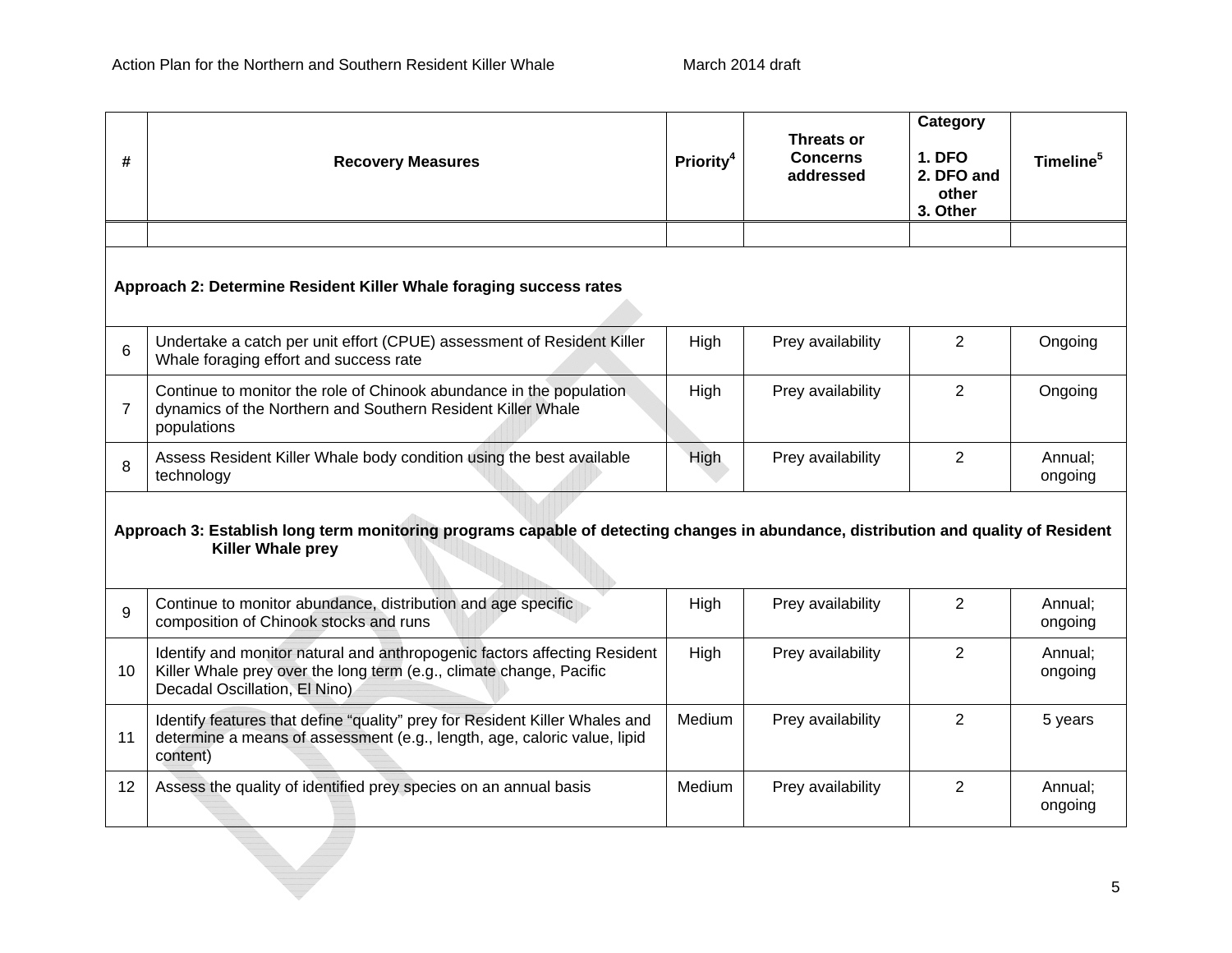| #                                                                                                                                                                                                              | <b>Recovery Measures</b>                                                                                                                                                                                           | Priority <sup>4</sup> | Threats or<br><b>Concerns</b><br>addressed | Category<br><b>1. DFO</b><br>2. DFO and<br>other<br>3. Other | Timeline <sup>5</sup> |  |  |  |
|----------------------------------------------------------------------------------------------------------------------------------------------------------------------------------------------------------------|--------------------------------------------------------------------------------------------------------------------------------------------------------------------------------------------------------------------|-----------------------|--------------------------------------------|--------------------------------------------------------------|-----------------------|--|--|--|
|                                                                                                                                                                                                                |                                                                                                                                                                                                                    |                       |                                            |                                                              |                       |  |  |  |
| Approach 4: Develop potential actions to be taken during poor Chinook return years to ensure sufficient prey availability for Resident<br><b>Killer Whales</b>                                                 |                                                                                                                                                                                                                    |                       |                                            |                                                              |                       |  |  |  |
| 13                                                                                                                                                                                                             | Take into account both the seasonal (acute) as well as the cumulative<br>(chronic) effects of poor Chinook returns on Resident Killer Whales when<br>considering Chinook management actions in support of recovery | High                  | Prey availability                          | $\overline{2}$                                               | Annual;<br>ongoing    |  |  |  |
| 14                                                                                                                                                                                                             | Investigate strategic fishery closures as a possible tool to reduce<br>Resident Killer Whale prey competition in specific feeding areas (e.g.<br>modeling, fishery closure tests)                                  | High                  | Prey availability                          | 2                                                            | Uncertain             |  |  |  |
| 15                                                                                                                                                                                                             | Analyze historical data to identify environmental correlates with Chinook<br>abundance and Resident Killer Whale mortality trends                                                                                  | Medium                | Prey availability                          | 3                                                            | Uncertain             |  |  |  |
| 16                                                                                                                                                                                                             | Communication within and among government agencies to ensure that<br>Resident Killer Whale needs are considered in agency initiatives (e.g.,<br>wild salmon policy, Pacific Salmon Treaty)                         | Low                   | Prey availability                          | $\overline{2}$                                               | Ongoing               |  |  |  |
| Approach 5: Ensure that the populations and habitat of Resident Killer Whale prey species are adequately protected from<br>anthropogenic factors such as exploitation and degradation, including contamination |                                                                                                                                                                                                                    |                       |                                            |                                                              |                       |  |  |  |
| 17                                                                                                                                                                                                             | Protect and preserve the fresh water habitat of important Resident Killer<br>Whale prey stocks                                                                                                                     | High                  | Prey availability                          | $\overline{2}$                                               | Ongoing               |  |  |  |
| 18                                                                                                                                                                                                             | Continue to implement and support wild salmon policy and salmon<br>recovery plans                                                                                                                                  | High                  | Prey availability                          | $\overline{2}$                                               | Ongoing               |  |  |  |
| 19                                                                                                                                                                                                             | Assess the potential impact of salmon enhancement and aquaculture<br>operations on Resident Killer Whales, both directly and also through the                                                                      | Low                   | Prey availability                          | 3                                                            | Uncertain             |  |  |  |
|                                                                                                                                                                                                                |                                                                                                                                                                                                                    |                       |                                            |                                                              |                       |  |  |  |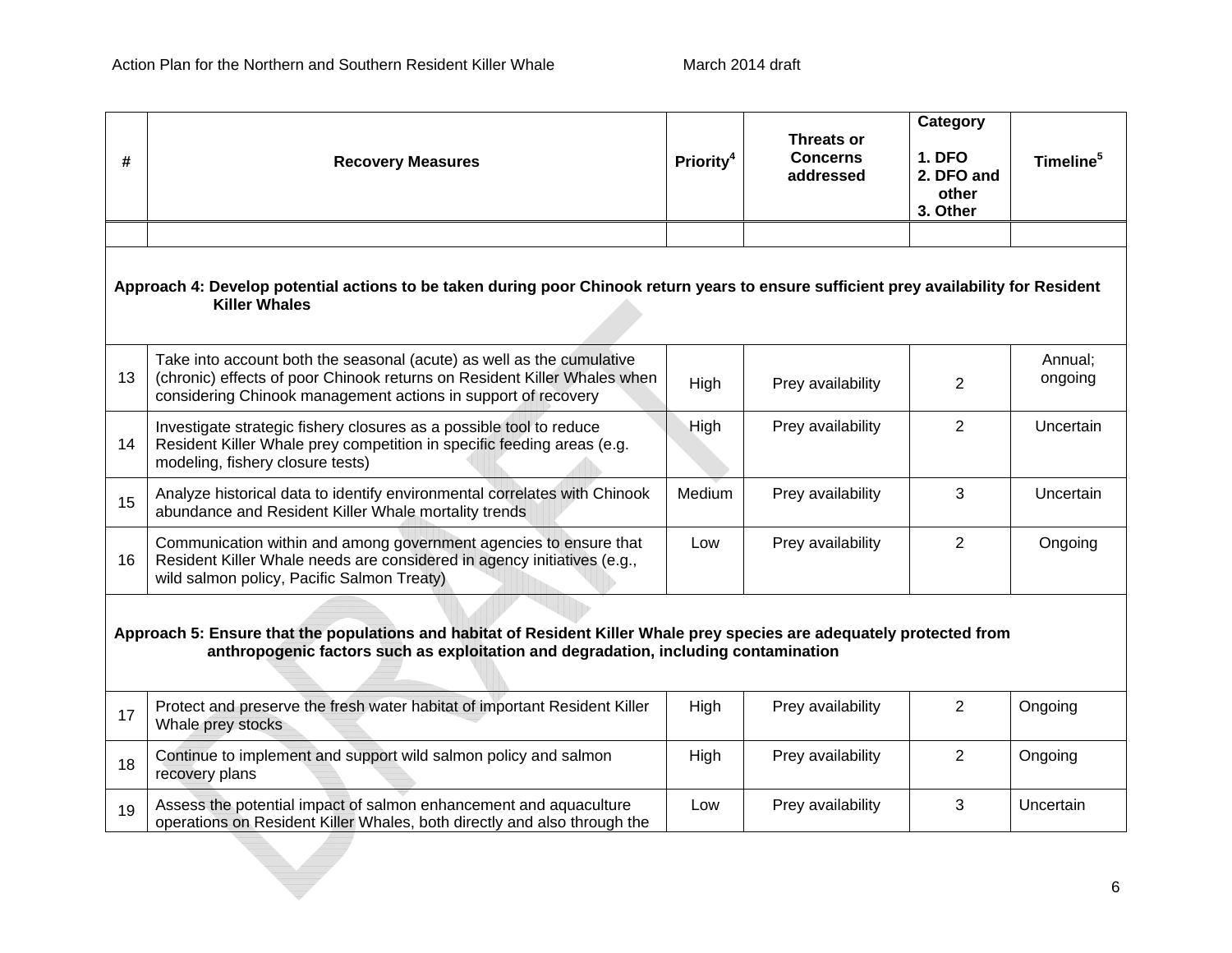| # | <b>Recovery Measures</b>          | <b>Priority<sup>4</sup></b> | <b>Threats or</b><br><b>Concerns</b><br>addressed | Category<br><b>1. DFO</b><br>2. DFO and<br>other<br>3. Other | Timeline <sup>5</sup> |
|---|-----------------------------------|-----------------------------|---------------------------------------------------|--------------------------------------------------------------|-----------------------|
|   | effect on wild salmon populations |                             |                                                   |                                                              |                       |

### **Broad Strategy 2:** *Ensure that chemical and biological pollutants do not prevent the recovery of Resident Killer Whale populations*

|    | Approach 1: Investigate the health and reproductive capacity of Resident Killer Whales using scientific studies on free-ranging and<br>stranded individuals, as related to chemical and biological pollution |             |                               |                |                           |  |  |
|----|--------------------------------------------------------------------------------------------------------------------------------------------------------------------------------------------------------------|-------------|-------------------------------|----------------|---------------------------|--|--|
| 20 | Investigate diseases in stranded Killer Whales and identify those caused<br>by biological pollution (e.g. viruses, bacteria, fungi, parasites)                                                               | <b>High</b> | Environmental<br>contaminants | 2              | Opportunistic;<br>ongoing |  |  |
| 21 | Collate and summarize information on marine mammal necropsy and<br>disease reports                                                                                                                           | High        | Environmental<br>contaminants | 2              | Annual;<br>ongoing        |  |  |
| 22 | Investigate and monitor priority pathogens of concern in marine<br>mammals as a means to identify risk to Resident Killer Whales (e.g.<br>Morbillivirus sp)                                                  | Medium      | Environmental<br>contaminants | $\overline{2}$ | Annual;<br>ongoing        |  |  |
| 23 | Evaluate the type and level of risk of biological pollutants from<br>agricultural runoff, sewage effluent, wildlife rehabilitation facilities and<br>other sources                                           | High        | Environmental<br>contaminants | 2              | 5 year                    |  |  |
| 24 | Develop, evaluate and apply new tools to assess the effect of<br>contamination and pollution on the health of free-ranging Killer Whales                                                                     | Medium      | Environmental<br>contaminants | 3              | <b>Unknown</b>            |  |  |
| 25 | Conduct research in support of evaluating risks associated with disposal<br>at sea operations in coastal waters (e.g. with a focus on emerging<br>concerns such as PBDEs)                                    | Medium      | Environmental<br>contaminants | 2              | 2 years                   |  |  |
|    |                                                                                                                                                                                                              |             |                               |                |                           |  |  |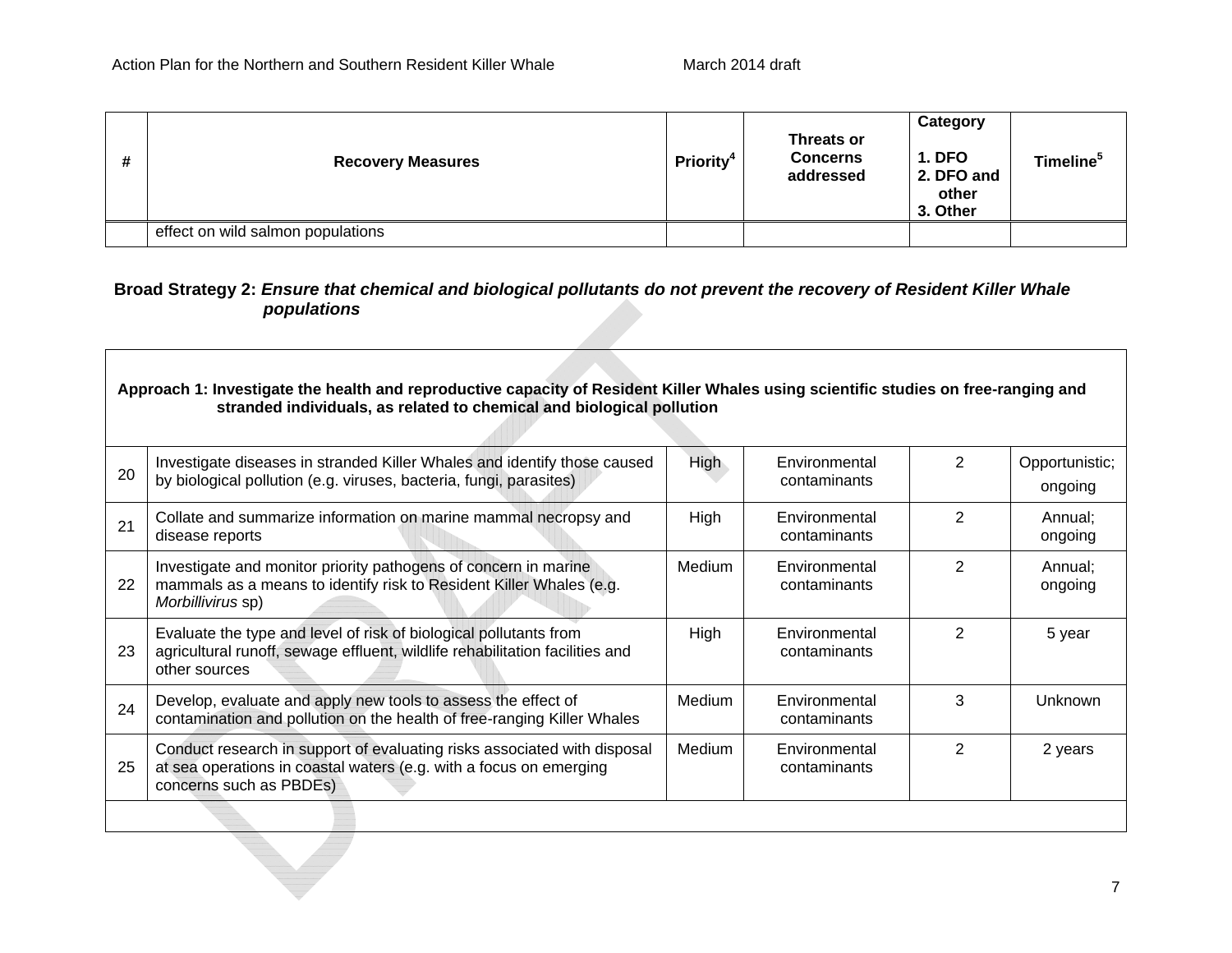| #                                                                                                                         | <b>Recovery Measures</b>                                                                                                                                                                              | Priority <sup>4</sup> | Threats or<br><b>Concerns</b><br>addressed | Category<br><b>1. DFO</b><br>2. DFO and<br>other<br>3. Other | Timeline <sup>5</sup> |  |  |  |
|---------------------------------------------------------------------------------------------------------------------------|-------------------------------------------------------------------------------------------------------------------------------------------------------------------------------------------------------|-----------------------|--------------------------------------------|--------------------------------------------------------------|-----------------------|--|--|--|
| Approach 2: Monitor the chemical and biological pollutant levels in Resident Killer Whales, their prey, and their habitat |                                                                                                                                                                                                       |                       |                                            |                                                              |                       |  |  |  |
| 26                                                                                                                        | Identify and monitor contaminants of concern, and conduct a risk-based<br>assessment of different chemicals of concern in Killer Whales, their prey,<br>and their habitat                             | High                  | Environmental<br>contaminants              | $\overline{2}$                                               | 3 years               |  |  |  |
| 27                                                                                                                        | Evaluate trends in contaminant concentrations based on both published<br>and new measurements of different contaminants in Killer Whales                                                              | High                  | Environmental<br>contaminants              | $\overline{2}$                                               | 5 years               |  |  |  |
| 28                                                                                                                        | Quantify the current levels of contaminant concentration in Killer Whale<br>prey and refine the analysis of contaminant intake by Killer Whales using<br>current information on their feeding ecology | High                  | Environmental<br>contaminants              | 3                                                            | Uncertain             |  |  |  |
|                                                                                                                           | Approach 3: Identify and prioritize the sources of key chemical and biological pollutants affecting Resident Killer Whales and their<br>habitat                                                       |                       |                                            |                                                              |                       |  |  |  |
| 29                                                                                                                        | Undertake a workshop to identify source of persistent bioaccumulative<br>contaminants presenting a risk to Resident Killer Whales (Workshop 1)                                                        | High                  | Environmental<br>contaminants              | $\overline{2}$                                               | 5 years               |  |  |  |
| 30                                                                                                                        | Undertake a workshop to identify source of biological pollutants<br>presenting a risk to Resident Killer Whales (Workshop 2)                                                                          | High                  | Environmental<br>contaminants              | $\overline{2}$                                               | 5 years               |  |  |  |
| 31                                                                                                                        | Collate information on remediation efforts for land-based PCBs                                                                                                                                        | High                  | Environmental<br>contaminants              | $\overline{2}$                                               | 5 years               |  |  |  |
| 32                                                                                                                        | Work with the Federal Contaminated Sites Action Plan (FCSAP) to<br>evaluate the potential contribution of persistent environmental<br>contaminants to the contamination of Killer Whale habitat       | High                  | Environmental<br>contaminants              | 2                                                            | 5 years               |  |  |  |
| 33                                                                                                                        | Evaluate the risks related to mercury (Hg) contamination in<br>bioaccumulation in Resident Killer Whale food webs                                                                                     | Medium                | Environmental<br>contaminants              | 3                                                            | Uncertain             |  |  |  |
|                                                                                                                           |                                                                                                                                                                                                       |                       |                                            |                                                              | $\circ$               |  |  |  |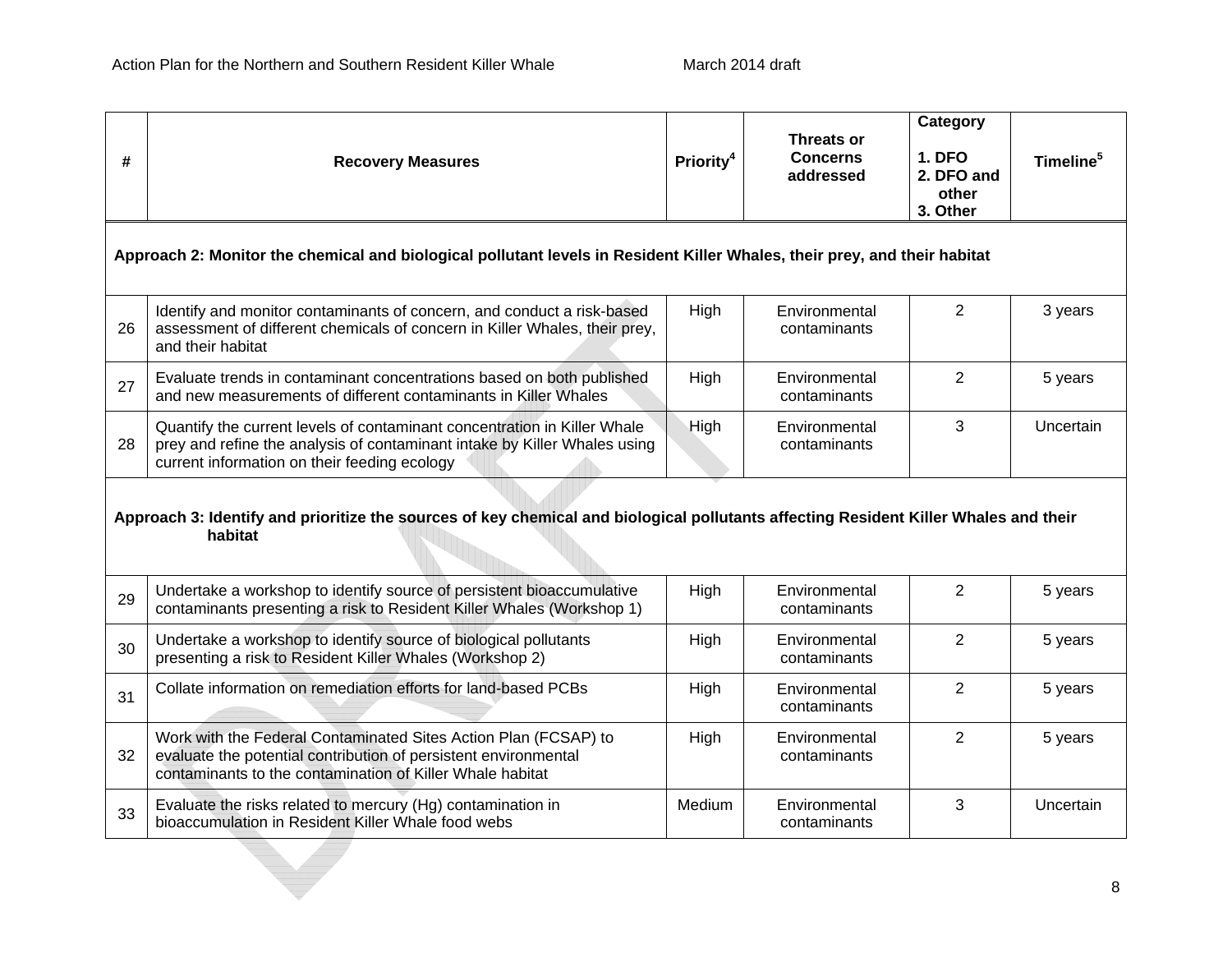| #                                                                                                                                                                                                                                                                                                                                  | <b>Recovery Measures</b>                                                                                                                                                                                                                                                          | Priority <sup>4</sup> | Threats or<br><b>Concerns</b><br>addressed | Category<br><b>1. DFO</b><br>2. DFO and<br>other<br>3. Other | Timeline <sup>5</sup>           |  |  |
|------------------------------------------------------------------------------------------------------------------------------------------------------------------------------------------------------------------------------------------------------------------------------------------------------------------------------------|-----------------------------------------------------------------------------------------------------------------------------------------------------------------------------------------------------------------------------------------------------------------------------------|-----------------------|--------------------------------------------|--------------------------------------------------------------|---------------------------------|--|--|
| Approach 4: Reduce the introduction into the environment of pesticides and other chemicals that have the potential to adversely affect<br>the health of Resident Killer Whales and/or their prey, through measures such as municipal, provincial, national and<br>international agreements, education, regulation and enforcement. |                                                                                                                                                                                                                                                                                   |                       |                                            |                                                              |                                 |  |  |
| 34                                                                                                                                                                                                                                                                                                                                 | Support new, proposed, or existing bans on the use of pesticides for<br>cosmetic purposes                                                                                                                                                                                         | High                  | Environmental<br>contaminants              | 3                                                            | Uncertain                       |  |  |
| 35                                                                                                                                                                                                                                                                                                                                 | Work with other government departments, non-governmental<br>organizations, and industry to promote best practices, mitigation<br>protocols and outreach efforts for the protection of Resident Killer<br>Whales and their habitat from pollution (e.g., spill response protocols) | High                  | Environmental<br>contaminants              | 2                                                            | 5 years;<br>ongoing             |  |  |
| 36                                                                                                                                                                                                                                                                                                                                 | Work with provincial agencies and Health Canada's PMRA (Pest<br>Management Regulatory Agency) to consider the effects on Killer<br>Whales and their prey when developing, amending or implementing<br>regulations on pesticide use                                                | High                  | Environmental<br>contaminants              | 2                                                            | 5 years,<br>ongoing             |  |  |
| 37                                                                                                                                                                                                                                                                                                                                 | Evaluate the efficacy of the new regulations for PBDEs under the<br>Canadian Environmental Protection Act (CEPA) by comparing trends in<br>sentinel species in Killer Whale habitat                                                                                               | High                  | Environmental<br>contaminants              | 2                                                            | 5 years;<br>possibly<br>ongoing |  |  |
| Approach 5: Mitigate the impacts of currently and historically used "legacy" pollutants in the environment                                                                                                                                                                                                                         |                                                                                                                                                                                                                                                                                   |                       |                                            |                                                              |                                 |  |  |
| 38                                                                                                                                                                                                                                                                                                                                 | Continue to work with Environment Canada to ensure that Disposal at<br>Sea practices consider risks related to Resident Killer Whales and their<br>habitat                                                                                                                        | Medium                | Environmental<br>contaminants              | 2                                                            | Ongoing                         |  |  |
| 39                                                                                                                                                                                                                                                                                                                                 | Support the remediation of contaminated sites in a manner that will<br>protect Resident Killer Whales and their habitat                                                                                                                                                           | High                  | Environmental<br>contaminants              | $\overline{2}$                                               | 5 years                         |  |  |
|                                                                                                                                                                                                                                                                                                                                    |                                                                                                                                                                                                                                                                                   |                       |                                            |                                                              | $\Omega$                        |  |  |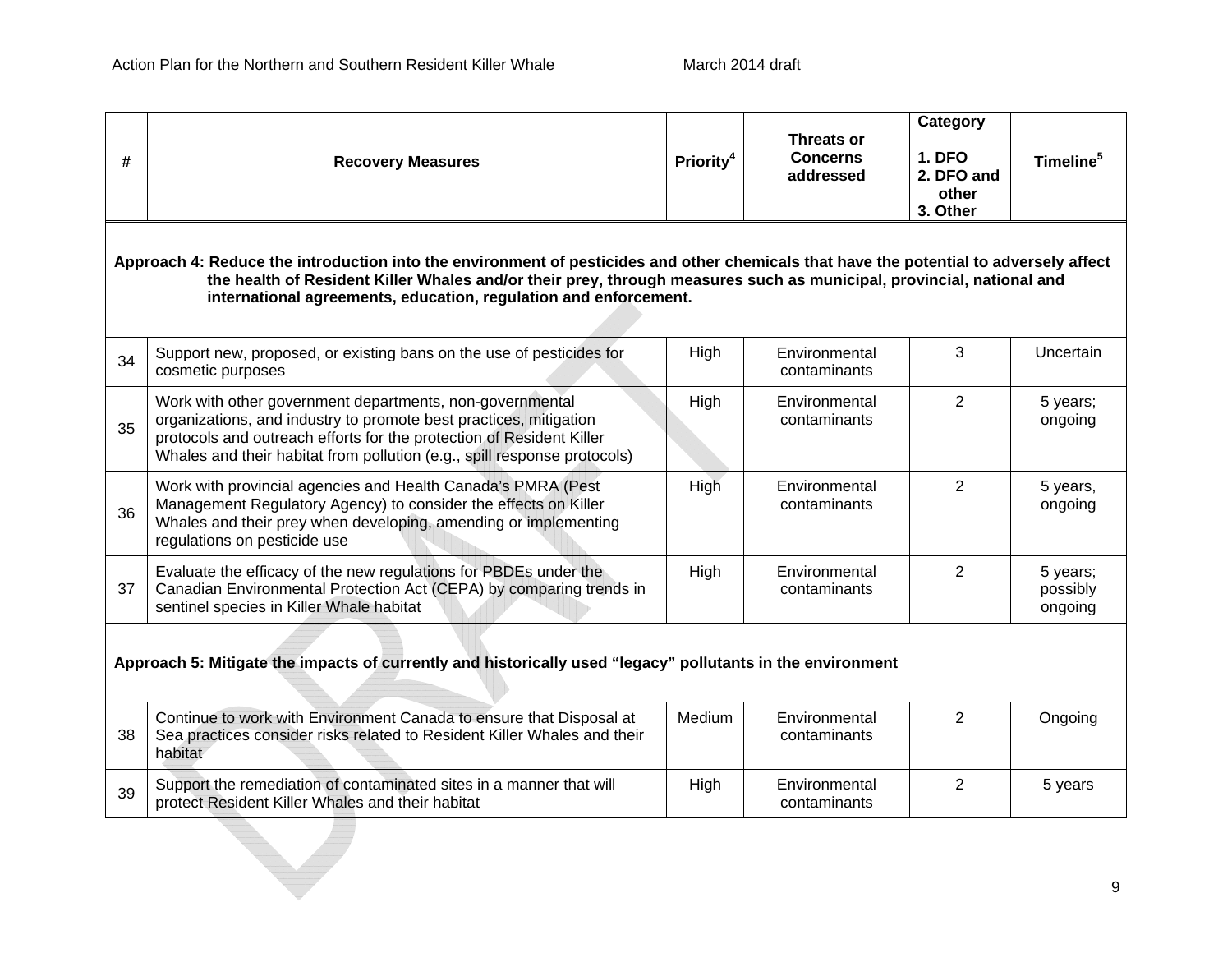| #  | <b>Recovery Measures</b>                                                                                                                                                                                 | <b>Priority<sup>4</sup></b> | Threats or<br><b>Concerns</b><br>addressed | Category<br><b>1. DFO</b><br>2. DFO and<br>other<br>3. Other | Timeline <sup>5</sup> |  |  |  |
|----|----------------------------------------------------------------------------------------------------------------------------------------------------------------------------------------------------------|-----------------------------|--------------------------------------------|--------------------------------------------------------------|-----------------------|--|--|--|
| 40 | Contribute to CEPA technical reviews on new or existing chemicals by<br>evaluating risks to Resident Killer Whales, and to new regulations for<br>chemicals of concern                                   | High                        | Environmental<br>contaminants              | 3                                                            | Uncertain             |  |  |  |
|    | Approach 6: Reduce the introduction of biological pollutants, including pathogens and exotic species, into the habitats of Resident<br>Killer Whales and their prey                                      |                             |                                            |                                                              |                       |  |  |  |
| 41 | Work with municipal, provincial and federal agencies tasked with<br>biological wastes related to domestic, agricultural and industrial<br>pollutants (including ballast water)                           | Medium                      | Environmental<br>contaminants              | 2                                                            | 5 years               |  |  |  |
| 42 | Work with individuals, industries, agricultural operations, and other<br>sectors responsible for the release of biological pollutants of concern into<br>Killer Whale habitat to mitigate these releases | Medium                      | Environmental<br>contaminants              | 2                                                            | 5 years               |  |  |  |

### **Broad Strategy 3:** *Ensure that disturbance from human activities does not prevent the recovery of resident killer whales*

| Approach 1: Determine baseline natural and anthropogenic noise profiles and monitor sources and changes in the exposure of<br><b>Resident Killer Whales to underwater noise</b> |                                                                                                                                                                                                            |        |                                 |   |            |  |  |
|---------------------------------------------------------------------------------------------------------------------------------------------------------------------------------|------------------------------------------------------------------------------------------------------------------------------------------------------------------------------------------------------------|--------|---------------------------------|---|------------|--|--|
| 43                                                                                                                                                                              | Expand coverage of calibrated hydrophone networks to quantify ocean<br>noise budget throughout Resident Killer Whale range, with priority given<br>to improving and utilizing existing hydrophone networks | High   | Disturbance; noise<br>pollution | 2 | 10 years   |  |  |
| 44                                                                                                                                                                              | Standardize protocol and methodology for data analysis, data<br>presentation, and archiving of acoustic information                                                                                        | High   | Disturbance; noise<br>pollution | 2 | 2 years    |  |  |
| 45                                                                                                                                                                              | Compile metadata on acoustic recordings from existing archives and<br>current available sources (e.g. Navy, government agencies, individuals,                                                              | Medium | Disturbance; noise              | 2 | 2 years    |  |  |
|                                                                                                                                                                                 |                                                                                                                                                                                                            |        |                                 |   | $\sqrt{2}$ |  |  |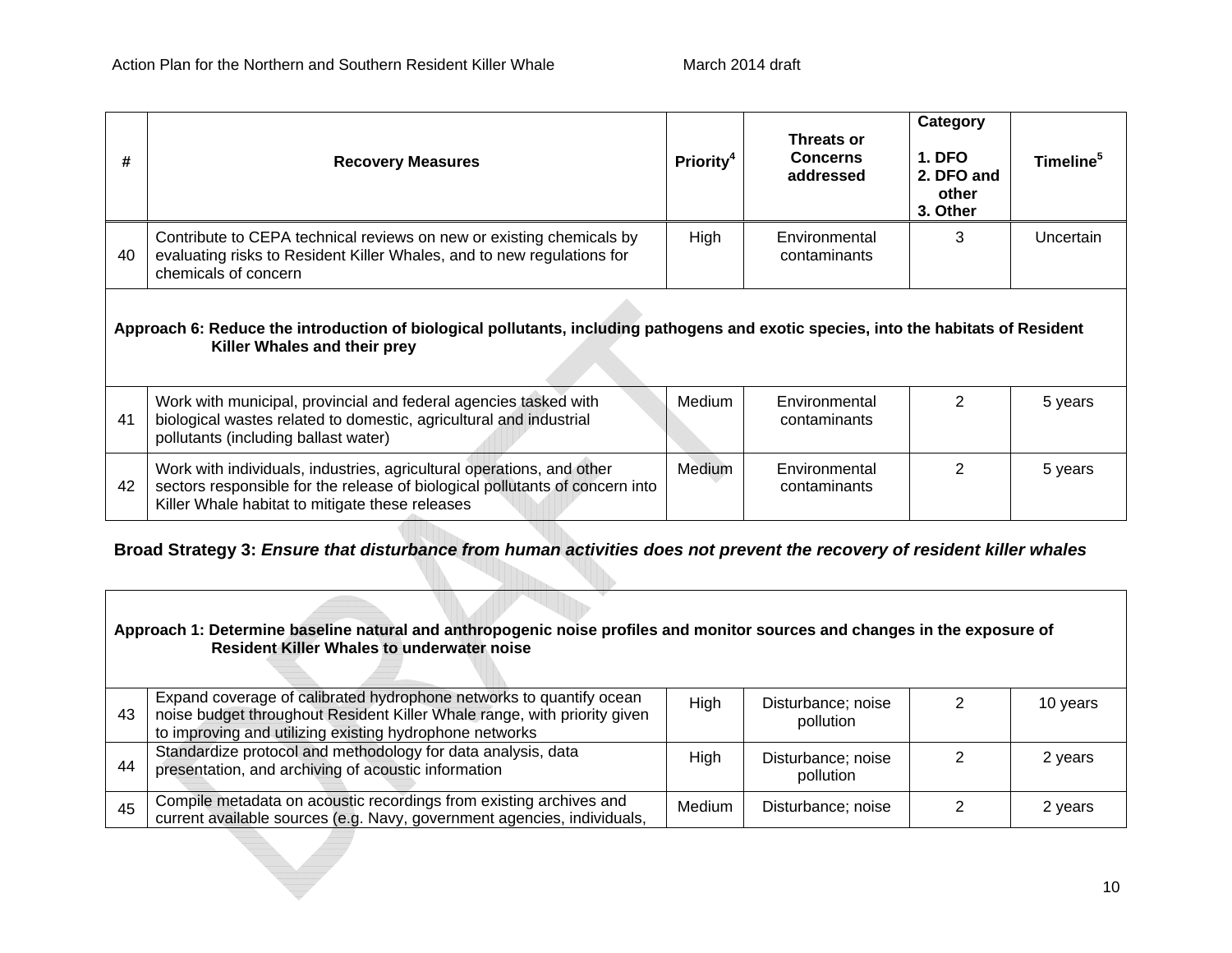| #  | <b>Recovery Measures</b>                                                                                                                                                                                        | Priority <sup>4</sup> | Threats or<br><b>Concerns</b><br>addressed            | <b>Category</b><br><b>1. DFO</b><br>2. DFO and<br>other<br>3. Other | Timeline <sup>5</sup> |
|----|-----------------------------------------------------------------------------------------------------------------------------------------------------------------------------------------------------------------|-----------------------|-------------------------------------------------------|---------------------------------------------------------------------|-----------------------|
|    | consultants); identify format, calibration, temporal and spatial distribution,<br>data gaps, and data collection protocols                                                                                      |                       | pollution                                             |                                                                     |                       |
| 46 | Utilize Automatic Identification System (AIS) data in conjunction with<br>hydrophone networks to identify vessel tracks and types and correlate<br>sound signatures                                             | High                  | Disturbance; noise<br>pollution                       | $\overline{2}$                                                      | 5 years               |
| 47 | Undertake systematic monitoring of ambient noise records for non-<br>vessel related acute acoustic events; compute signatures and determine<br>temporal occurrence                                              | High                  | Disturbance; noise<br>pollution                       | $\overline{2}$                                                      | 5 years               |
| 48 | Determine acoustic profiles of vessel type and speed to noise output,<br>and utilize sound propagation models to yield source patterns                                                                          | High                  | Disturbance; noise<br>pollution                       | $\overline{2}$                                                      | 5 years               |
| 49 | Undertake outreach efforts detailing acoustic monitoring in order to get<br>other funding agencies involved                                                                                                     | Medium                | Disturbance; noise<br>pollution                       | 3                                                                   | Ongoing               |
| 50 | Create a mechanism and protocol for communication with people on the<br>water as an early warning system regarding acute events (e.g., acoustic<br>disturbance, contaminant spills, accidents and incidents)    | Medium                | Disturbance; noise<br>pollution                       | 3                                                                   | Ongoing               |
|    | Approach 2: Determine the short and long-term effects of chronic and immediate forms of disturbance, including vessels and noise, on<br>the physiology, foraging and social behaviour of Resident Killer Whales |                       |                                                       |                                                                     |                       |
| 51 | Undertake behavioural studies of Resident Killer Whales in the winter<br>months                                                                                                                                 | High                  | Disturbance; noise<br>pollution; prey<br>availability | 2                                                                   | Ongoing, long<br>term |
| 52 | Utilize D-tag data to create a 3D model of the whale's immediate<br>(received) acoustic environment                                                                                                             | High                  | Disturbance; noise<br>pollution                       | $\overline{2}$                                                      | 5 years;<br>ongoing   |
| 53 | Increase transboundary communication of research methods and<br>objectives to address disturbance issues with counterpart agencies in<br>the US                                                                 | Medium                | Disturbance; noise<br>pollution                       | $\overline{2}$                                                      | Ongoing               |
| 54 | Develop an acoustic model that incorporates effects of increasing<br>ambient noise levels on communication signals of Killer Whales                                                                             | Medium                | Disturbance; noise<br>pollution                       | 3                                                                   | Unknown               |
|    |                                                                                                                                                                                                                 |                       |                                                       |                                                                     | 44                    |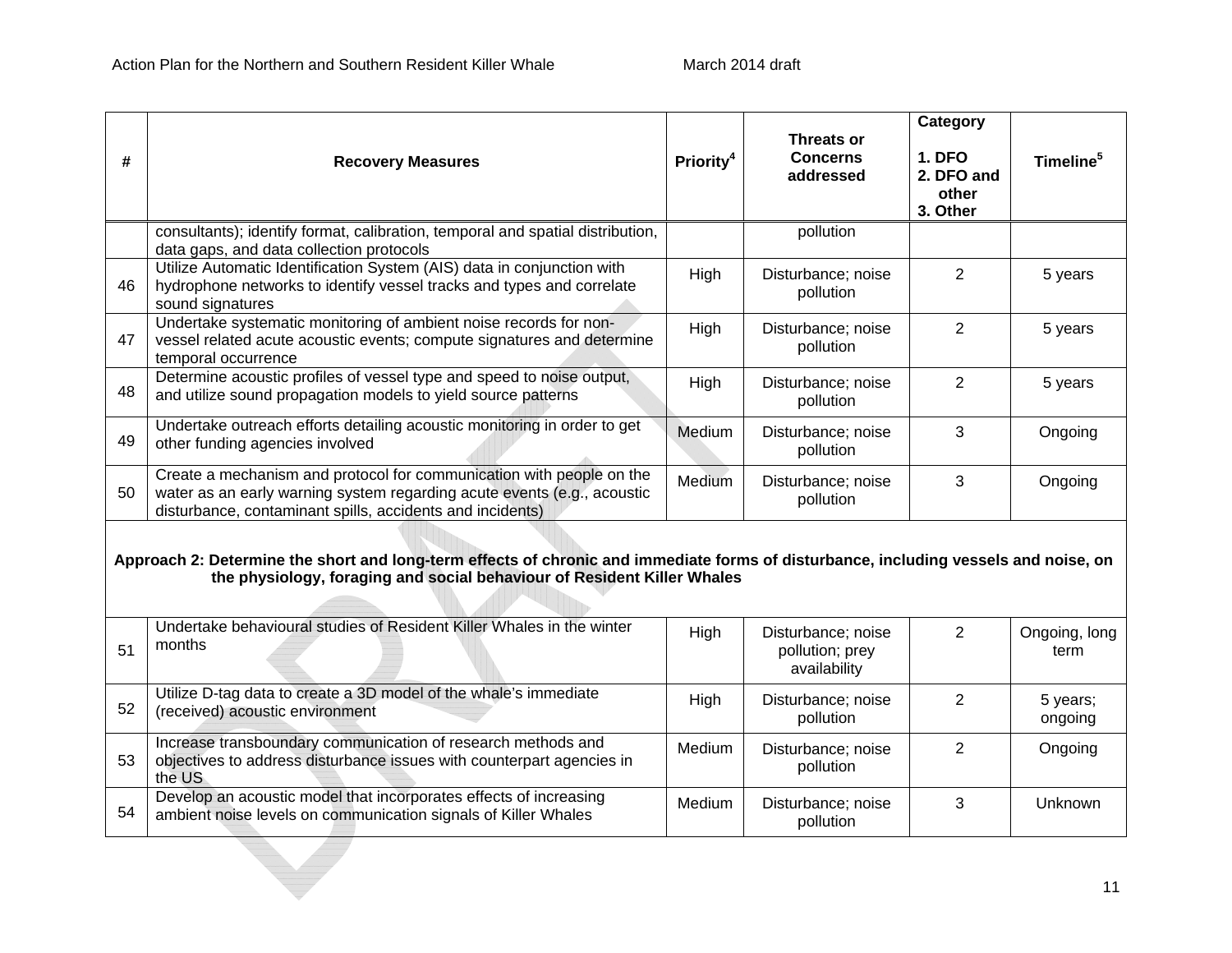| #                                                                                                                                                                               | <b>Recovery Measures</b>                                                                                                                                                                                        | Priority <sup>4</sup> | <b>Threats or</b><br><b>Concerns</b><br>addressed     | Category<br><b>1. DFO</b><br>2. DFO and<br>other<br>3. Other | Timeline <sup>5</sup> |
|---------------------------------------------------------------------------------------------------------------------------------------------------------------------------------|-----------------------------------------------------------------------------------------------------------------------------------------------------------------------------------------------------------------|-----------------------|-------------------------------------------------------|--------------------------------------------------------------|-----------------------|
| 55                                                                                                                                                                              | Research the effects of other vessel-based impacts (e.g., fish finders,<br>exhaust noise, disposal of waste and bilge water)                                                                                    | Medium                | Disturbance; noise<br>pollution                       | 3                                                            | Unknown               |
| 56                                                                                                                                                                              | Continue and expand existing behavioural monitoring programs involving<br>vessel/whale interactions and increase support for data analysis and<br>publication                                                   | Medium                | Disturbance; noise<br>pollution                       | 3                                                            | Unknown               |
| 57                                                                                                                                                                              | Develop a means of differentiating nutritional vs. disturbance-induced<br>stress (via hormone response and other methods)                                                                                       | Medium                | Disturbance; noise<br>pollution                       | 3                                                            | Unknown               |
| Approach 3: Develop and implement regulations, guidelines, sanctuaries and other measures to reduce or eliminate physical and<br>acoustic disturbance of Resident Killer Whales |                                                                                                                                                                                                                 |                       |                                                       |                                                              |                       |
| 58                                                                                                                                                                              | Investigate the methods and implementation of mitigating the risk of<br>disturbance in important foraging and beach rubbing locations (such as<br>Robson Bight and other identified locations).                 | High                  | Disturbance; noise<br>pollution; prey<br>availability | $\mathbf 1$                                                  | 5 years               |
| 59                                                                                                                                                                              | Ensure that projects and developments that may impact Resident Killer<br>Whales are identified during the project review process.                                                                               | High                  | Disturbance; noise<br>pollution                       | $\overline{2}$                                               | Ongoing               |
| 60                                                                                                                                                                              | Consider area-specific boating regimes (speed restrictions, restricted<br>whale watching hours) to reduce acoustic impact as well as risk of<br>collision.                                                      | Medium                | Disturbance; noise<br>pollution; prey<br>availability | $\overline{2}$                                               | 5 years               |
| 61                                                                                                                                                                              | Integrate marine mammal legislation and guidelines into boater<br>education and tourism programs (e.g., boater courses; marine safety<br>courses, fishing licenses, vessel registration and licensing courses). | Medium                | Disturbance; noise<br>pollution                       | 2                                                            | 2 years               |
| 62                                                                                                                                                                              | Improve public awareness of recovery activities for Resident Killer<br>Whales through Parks Canada Agency's interpretive programs, (e.g., the<br><b>BC Ferries Naturalist program)</b>                          | Medium                | Disturbance, noise<br>pollution; prey<br>availability | 3                                                            | 5 years               |
| 63                                                                                                                                                                              | Dedicate funding for compliance and enforcement of regulations<br>protecting Resident Killer Whales.                                                                                                            | Medium                | Disturbance; noise<br>pollution                       | $\mathbf 1$                                                  | Ongoing               |
|                                                                                                                                                                                 |                                                                                                                                                                                                                 |                       |                                                       |                                                              | 12                    |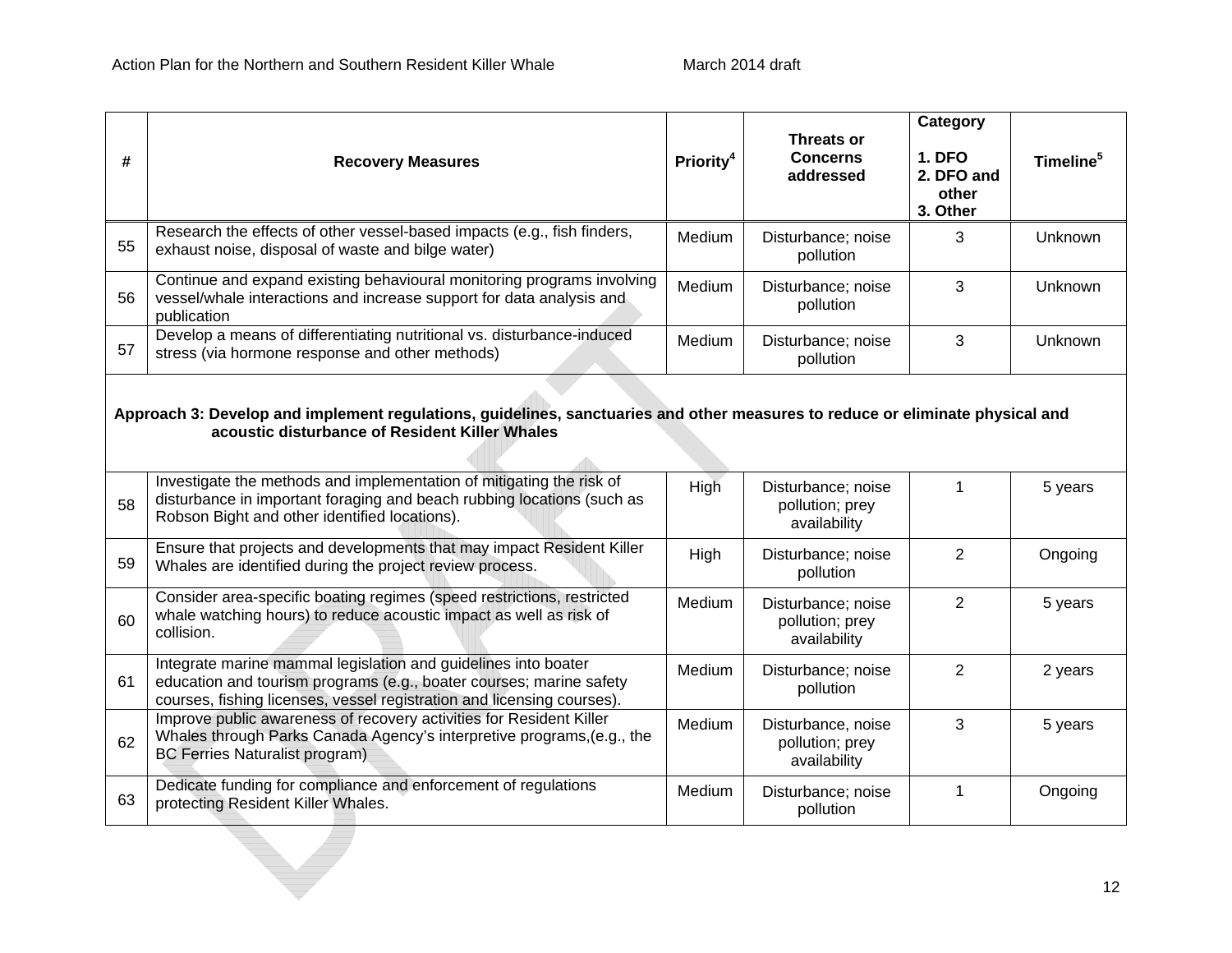| #  | <b>Recovery Measures</b>                                                                                                                                                    | <b>Priority<sup>4</sup></b> | Threats or<br><b>Concerns</b><br>addressed | Category<br><b>1. DFO</b><br>2. DFO and<br>other<br>3. Other | <b>Timeline</b> <sup>5</sup> |
|----|-----------------------------------------------------------------------------------------------------------------------------------------------------------------------------|-----------------------------|--------------------------------------------|--------------------------------------------------------------|------------------------------|
| 64 | Ensure appropriate training for enforcement personnel through<br>collaboration with whale experts.                                                                          | <b>Medium</b>               | Disturbance; noise<br>pollution            | 2                                                            | Ongoing                      |
| 65 | Promote responsible advertising and documentaries that reflect the Be<br>Whale Wise guidelines and demonstrate appropriate viewing practices                                | <b>Medium</b>               | Disturbance; noise<br>pollution            | 2                                                            | 2 years                      |
| 66 | Expansion of the Whale Wise flag program, used to notify other mariners<br>when whales have been observed, in order to reduce risk of collision and<br>acoustic disturbance | Medium                      | Disturbance; noise<br>pollution            | 3                                                            | Ongoing                      |
| 67 | Institute a communications plan around the Marine Mammal Regulations<br>and ensure the message is trans-boundary                                                            | <b>Medium</b>               | Disturbance; noise<br>pollution            |                                                              | 2 years                      |
| 68 | Evaluate and revise whale watching guidelines and/or regulations to<br>reflect most recent understanding of effects of chronic physical<br>disturbance                      | Medium                      | Disturbance; noise<br>pollution            | $\mathfrak{p}$                                               | Ongoing                      |

#### **Broad Strategy 4:** *Protect critical habitat for Resident Killer Whales and identify additional areas for critical habitat designation and protection.*

| Approach 1: Identify key feeding areas and other critical habitat of Resident Killer Whales intra and inter-annually |                                                                                                                                                                                                                     |        |                                          |  |         |
|----------------------------------------------------------------------------------------------------------------------|---------------------------------------------------------------------------------------------------------------------------------------------------------------------------------------------------------------------|--------|------------------------------------------|--|---------|
| 69                                                                                                                   | Identify additional areas of habitat that support functions critical to the<br>survival and recovery of Resident Killer Whales                                                                                      | High   | Prey availability                        |  | Ongoing |
| 70                                                                                                                   | Identify and account for the likelihood that changes in the relative<br>strength of major salmon stocks may cause corresponding shifts in the<br>geographic location of critical habitat for Resident Killer Whales | High   | Prey availability                        |  | Ongoing |
| 71                                                                                                                   | Refine our understanding of the functions, features and attributes of<br>Killer Whale habitat and identify what may constitute critical habitat                                                                     | Medium | Prey availability;<br>Disturbance; Noise |  | Ongoing |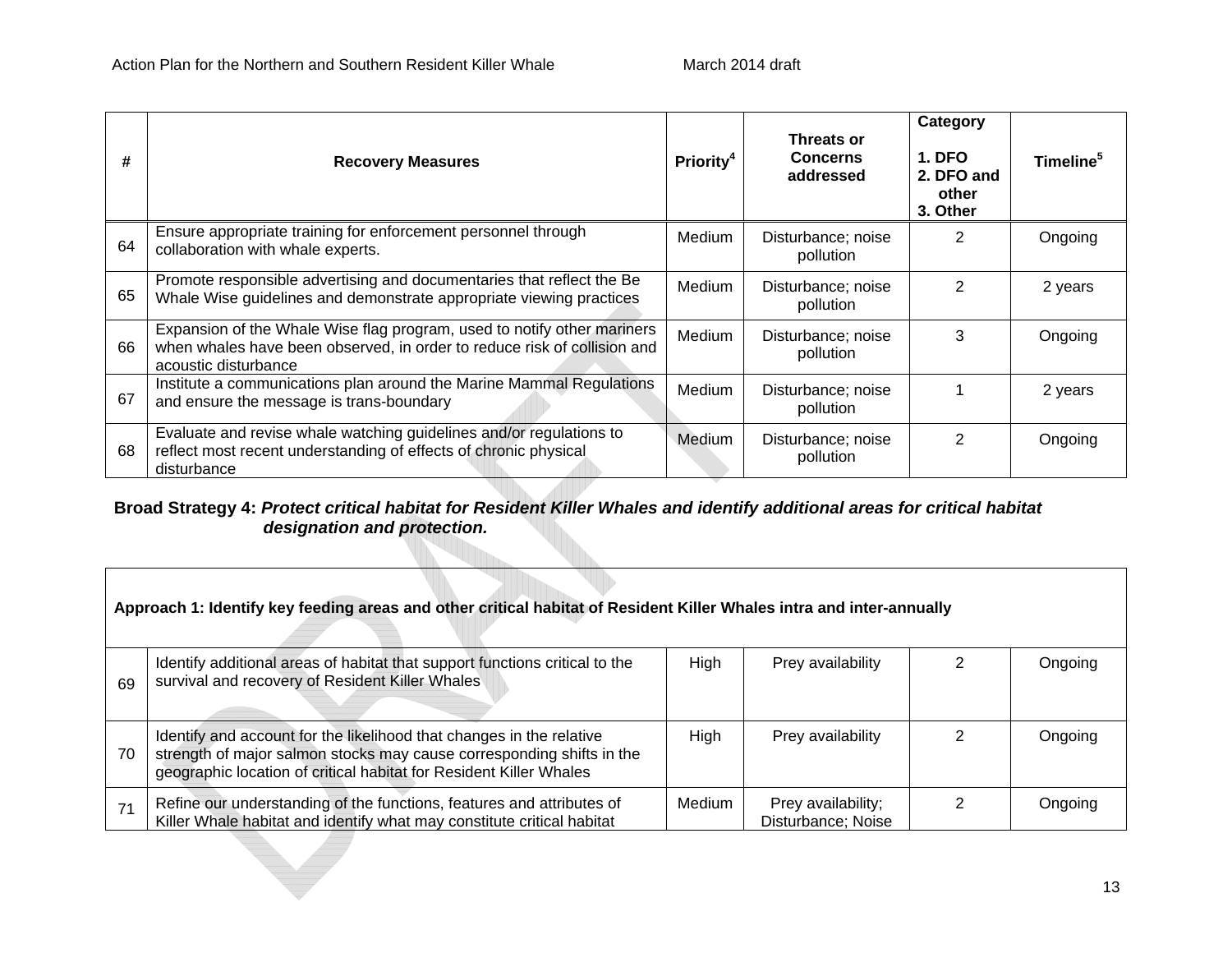| #                                                                                                         | <b>Recovery Measures</b>                                                                                                                                                    | <b>Priority<sup>4</sup></b> | Threats or<br><b>Concerns</b><br>addressed | Category<br><b>1. DFO</b><br>2. DFO and<br>other<br>3. Other | Timeline <sup>5</sup> |
|-----------------------------------------------------------------------------------------------------------|-----------------------------------------------------------------------------------------------------------------------------------------------------------------------------|-----------------------------|--------------------------------------------|--------------------------------------------------------------|-----------------------|
|                                                                                                           | destruction                                                                                                                                                                 |                             | pollution                                  |                                                              |                       |
| Approach 2: Protect the access of Resident Killer Whales to their critical habitat                        |                                                                                                                                                                             |                             |                                            |                                                              |                       |
| 72                                                                                                        | Continue efforts outlined in Broad Strategy 3 to ensure disturbance from<br>human activities does not prevent access of Resident Killer Whales to<br>their critical habitat | High                        | Disturbance; Noise<br>pollution            | 2                                                            | Ongoing               |
| Approach 3: Encourage trans-boundary cooperation in the identification and protection of critical habitat |                                                                                                                                                                             |                             |                                            |                                                              |                       |
| 73                                                                                                        | Continue dialogue with the National Oceanic and Atmospheric<br>Administration (NOAA) to encourage transboundary consistency of<br>critical habitat protection               | Medium                      | Disturbance; Noise<br>pollution            | $\mathcal{P}$                                                | Ongoing               |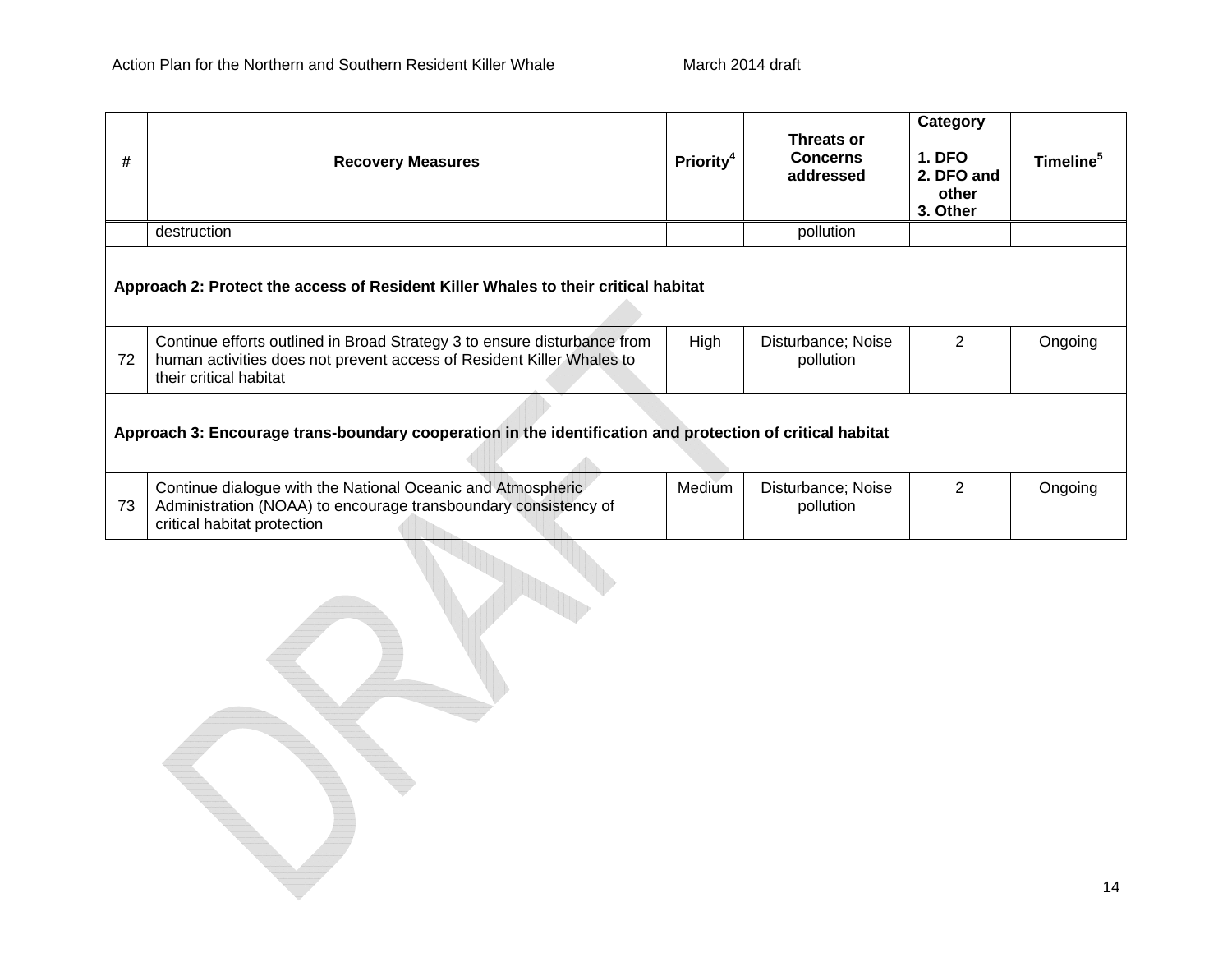# **1.2 Critical Habitat**

Critical Habitat for this species was identified within the Recovery Strategy for the Northern and Southern Resident Killer Whales (*Orcinus orca*) in Canada and is not being modified in this action plan. There are likely other areas that are necessary for survival or recovery of Killer Whales, but these have not yet been studied in sufficient detail to be identified with confidence. The recovery strategy contains details about the identified critical habitat including geographic extent and biophysical features, functions and attributes. Examples of activities likely to destroy critical habitat are included in section 3.2 of the Recovery Strategy.

# **1.3 Measures to Protect Critical Habitat**

Pursuant to subsection 58(4) of the *Species at Risk Act*, an order to protect Resident Killer Whale critical habitat has been in place since February 2009.

# **2. Evaluation of Socio-Economic Costs and of Benefits**

The *Species At Risk Act* requires that an action plan include an evaluation of the socioeconomic costs of the action plan and the benefits to be derived from its implementation (SARA 49(1)(e)). This evaluation addresses only the incremental socio-economic costs of implementing this action plan from a national perspective as well as the social and environmental benefits that would occur if the action plan were implemented in its entirety, recognizing that not all aspects of its implementation are under the jurisdiction of the federal government. Its intent is to inform the public and to guide decision making on implementation of the action plan by partners.

The protection and recovery of species at risk can result in both benefits and costs. The Act recognizes that "*wildlife, in all its forms, has value in and of itself and is valued by Canadians for aesthetic, cultural, spiritual, recreational, educational, historical, economic, medical, ecological and scientific reasons*" (SARA, preamble). Selfsustaining and healthy ecosystems with their various elements in place, including species at risk, contribute positively to the livelihoods and the quality of life of all Canadians. A review of the literature confirms that Canadians value the preservation and conservation of species in and of themselves. Actions taken to preserve a species, such as habitat protection and restoration, are also valued. In addition, the more an action contributes to the recovery of a species, the higher the value the public places on such actions (Loomis and White, 1996; DFO., 2008). Furthermore, the conservation of species at risk is an important component of the Government of Canada's commitment to conserving biological diversity under the *International Convention on Biological Diversity*. The Government of Canada has also made a commitment to protect and recover species at risk through the *Accord for the Protection of Species at Risk*. The specific costs and benefits associated with this action plan are described below.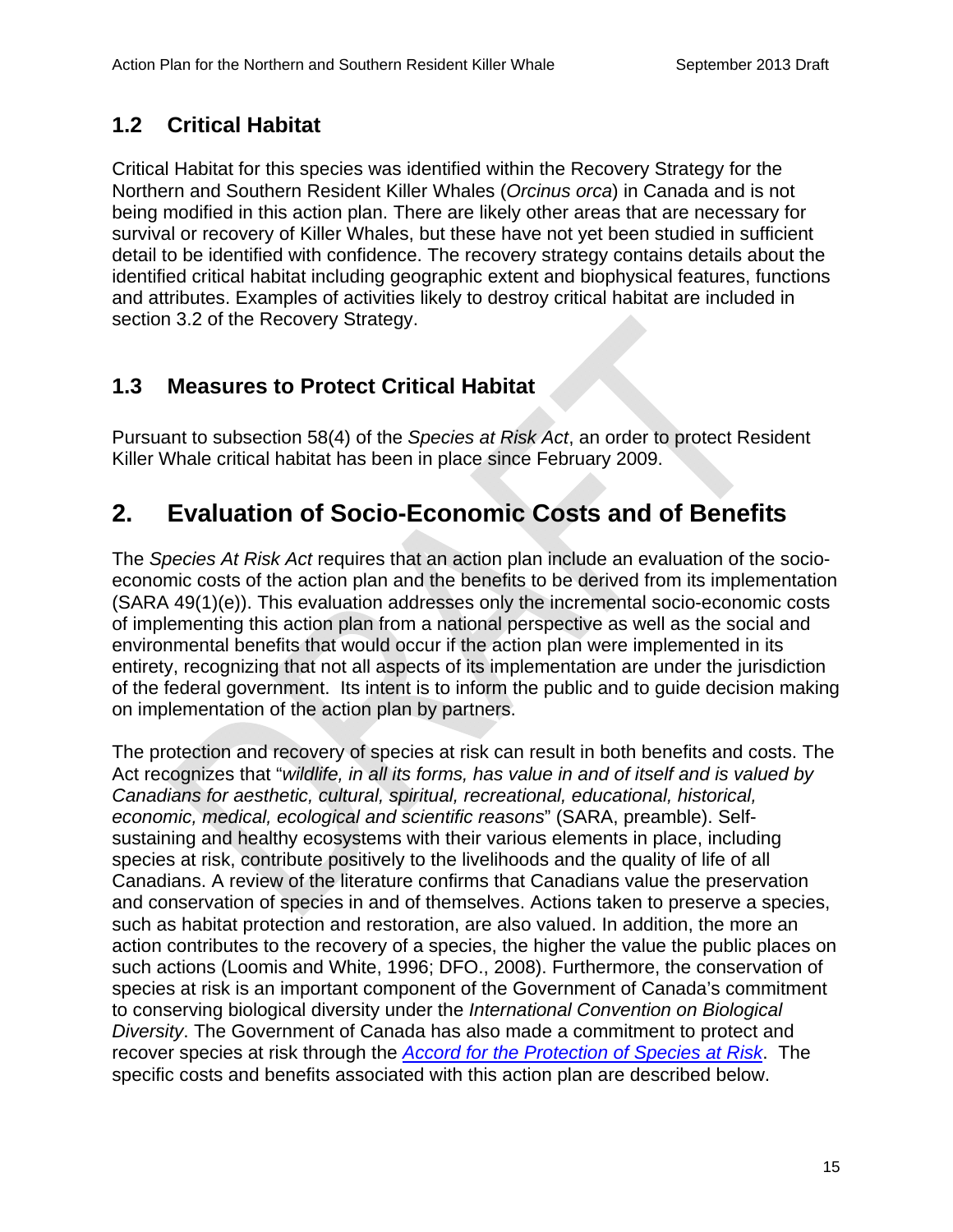### **Efforts for Recovery to date**

The Action Plan for this species captures activities from 2013 onwards. However, efforts for Killer Whale recovery have been underway prior to listing under SARA. Since 1973, an annual census has been undertaken to locate, photograph, and identify individual Killer Whales found in Canadian waters. Since 2002, to determine recovery status and further the understanding of distribution, abundance and seasonal occurrence of these whales, DFO's Cetacean Research Program (CRP) has completed over 2,000 hours of dedicated ship-based surveys. In addition, collaborations with other groups, organizations and partners have provided significant advances in acoustic monitoring networks, sightings, identification methods and identification of important habitat (e.g., the BC Parks warden program at the Robson Bight (Michael Bigg) Ecological Reserve). First Nations have contributed to recovery efforts through stewardship and guardian programs, and identification efforts. Finally, education, stewardship and enforcement programs have also contributed to recovery efforts.

### **Benefits**

The impacts of the recovery measures in this plan on Resident Killer Whale populations are unknown but likely positive. As indicated above, Canadians value such actions for a number of reasons, including non-market benefits (i.e. existence, bequest and option values). Activities that positively affect the recovery of these species may result in positive benefits to Canadians.

The recovery measures are also likely to provide broader benefits, as some of the threats to this species are common to other marine mammals and sea turtles. Actions that mitigate those threats may also provide benefits to other species. As well, this plan supports a number of on-going programs and activities that are not species-specific such as the British Columbia Marine Mammal Response Network (BCMMRN) and the BC Cetacean Sightings Network (BCCSN). These programs and activities provide information on, and assistance to, numerous species. In addition, ocean research surveys generally collect information on other marine mammals, sea turtles and other species of interest when encountered, if feasible and appropriate. In particular, Transient and Offshore Killer Whales, as well as other species of whales may benefit from the research activities in this plan, specifically research related to acoustic disturbance and contaminants. Consequently, many of the activities identified in this action plan will have positive impacts on other SARA listed species and provide overall benefits to the aquatic ecosystem.

### **Costs**

The Implementation Schedule on page 8 identifies three categories of recovery measures. Category 1 and 2 are measures that DFO will undertake, either solely lead or co-lead through collaboration with partners. This includes all measures labelled in the Implementation Table as number 1 (DFO) and 2 (DFO and other). Category 3 activities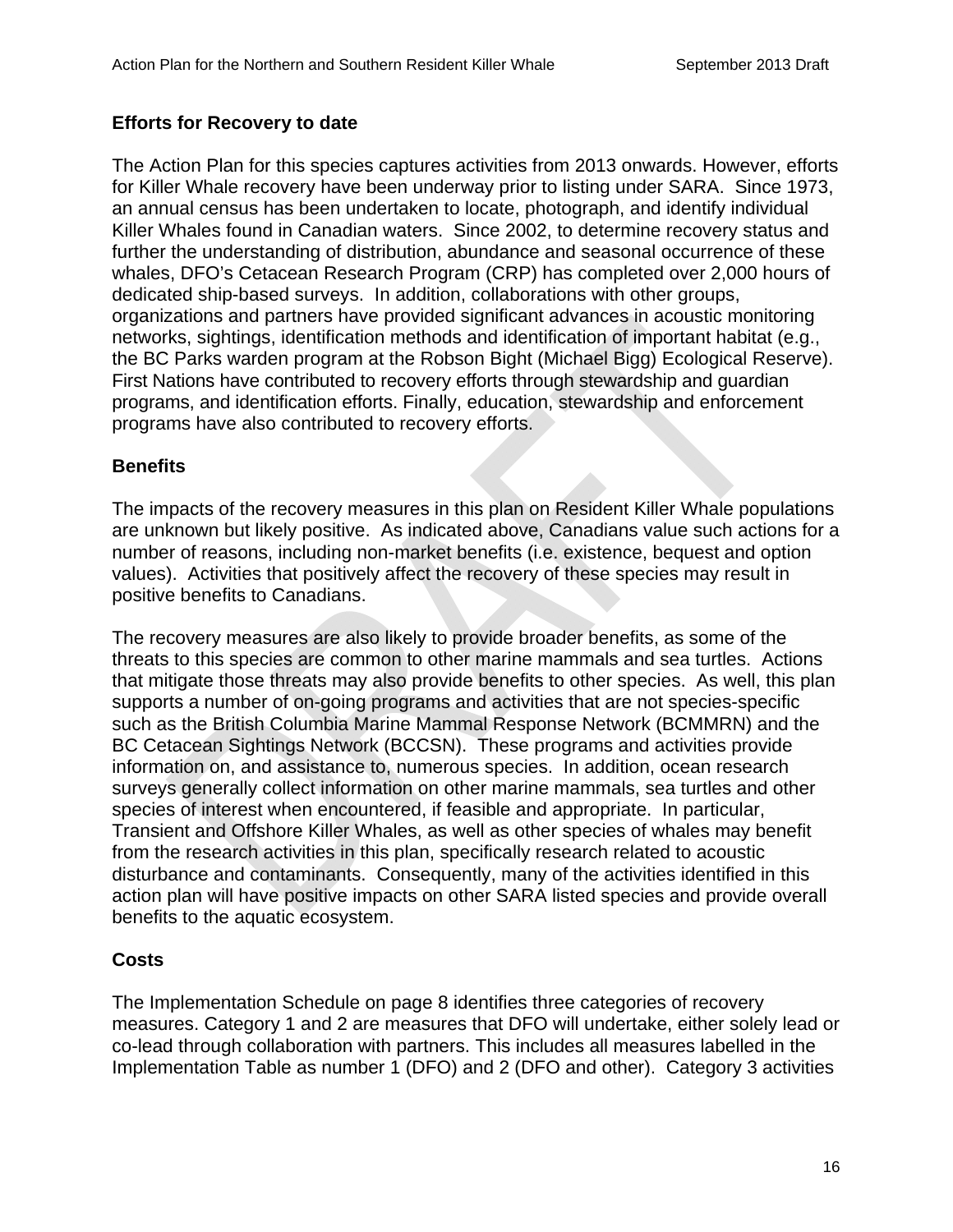are those that are important for species recovery but for which limited information is available in terms of participants, activities and timelines.

Very few of the identified costs are associated with recovery measures that would be completed in the short-term (2017). The majority of the recovery measures will result in some level of annual costs over the anticipated timeframe for the plan (i.e. >25 years) and they do not have specified completion dates. This long-term level of costs is similar to expenditures in support of these species prior to this plan.

The majority of activities in the plan focus on research with approximately 95% of DFO costs for Categories 1 and 2 related to research and over 80% of activities identified in Category 3 related to research efforts. The coast-wide distribution of these populations requires extensive survey effort resulting in higher costs than for more localized populations. Research and monitoring activities to reduce threats are closely linked to cooperation and engagement activities with a number of partners providing in-kind support to meetings and discussions. Education and engagement may include in-kind support from environmental organizations. Compliance promotion and enforcement activities would likely be funded through a re-allocation of existing government funds.

Cost estimates for DFO activities for Category 1 and 2 recovery measures are expected to be low, subject to appropriations, priorities, and budgetary constraints.<sup>6</sup> Cost estimates for partner contribution towards Category 2 activities and cost estimates for Category 3 activities are not known with a reasonable level of certainty as information on project specifics, participants and/or timelines are not available. While annual DFO costs related to Category 1 and 2 are low on the national scale, the cost is just slightly under the medium threshold. The inclusion of financial and in-kind costs to partners for Category 2 and Category 3 activities will very likely push the overall costs of this action plan into the medium cost range on the national scale. Therefore, the overall costs of this Action Plan are likely in the Medium Range.

While DFO is identified as the lead for many recovery measures in the Implementation Table, a number of potential partners and collaborators were identified and/or have participated in similar activities in the past. These partners include other federal departments and agencies, environmental organizations, academic institutions and programs, First Nations and other national governments. While DFO is identified as the sole participant and lead in Category 1 recovery measures, there may potentially be in-kind support from partners. Potential funding sources for DFO costs for Category 1 and 2 activities include existing federal resources, subject to resource availability, as well as supplemental funds from annual programs such as the Habitat Stewardship Program (HSP). Supplemental funding support may also be possible from collaborators and partners.

<sup>1</sup>  $^6$  Guidance provides scales in terms of present values, as well as annualized values. The annualized scale is: Low \$0-\$1 million, Medium \$1-\$10 million, High >\$10 million. Source: Government of Canada. *Guidelines for Completing Action Plan Templates (Federal)*. Draft (2.2.). June 2012.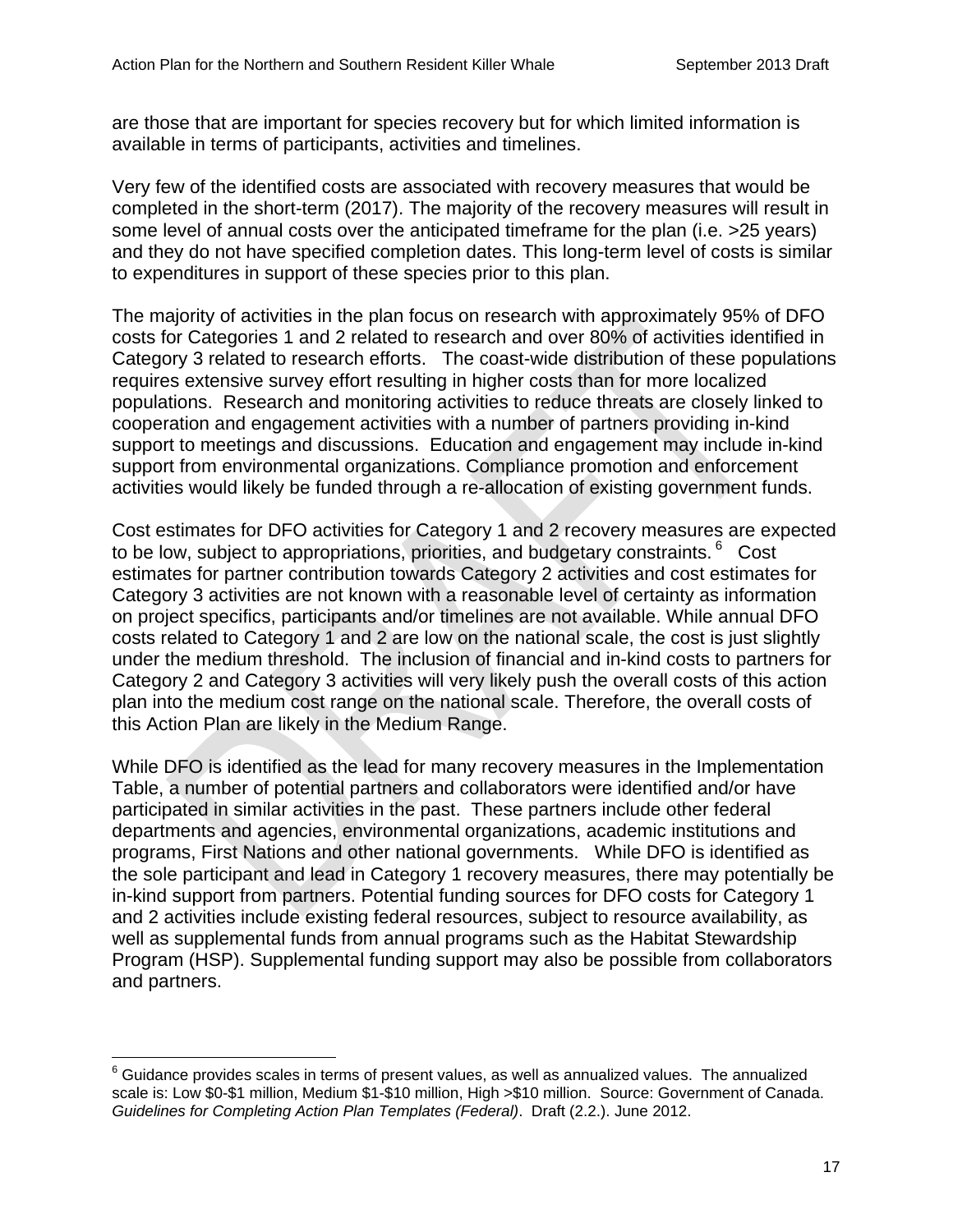# **3. Measuring Progress**

The performance indicators presented in the associated recovery strategy provides a way to define and measure progress toward achieving the population and distribution objectives.

Reporting on implementation of the action plan (under s. 55 of SARA) will be done by assessing progress towards implementing the broad strategies.

Reporting on the ecological and socio-economic impacts of the action plan (under s. 55 of SARA) will be done by assessing the results of monitoring the recovery of the species and its long term viability, and by assessing the implementation of the action plan.

# **4. References**

Fisheries and Oceans Canada. 2011. Recovery Strategy for the Northern and Southern Resident Killer Whales (*Orcinus orca*) in Canada. *Species at Risk Act* Recovery Strategy Series, Fisheries & Oceans Canada, Ottawa ix + 80 pp.

Fisheries and Oceans Canada. 2008. Estimation of the Economic Benefits of Marine Mammal Recovery in the St. Lawrence Estuary. Policy and Economics Regional Branch, Quebec 2008.

Loomis, J.B. & White, D.S (1996). Economic Benefits of Rare and Endangered Species: Summary and Meta-analysis. Ecological Economics, 18: 197-206. (**en anglais** seulement)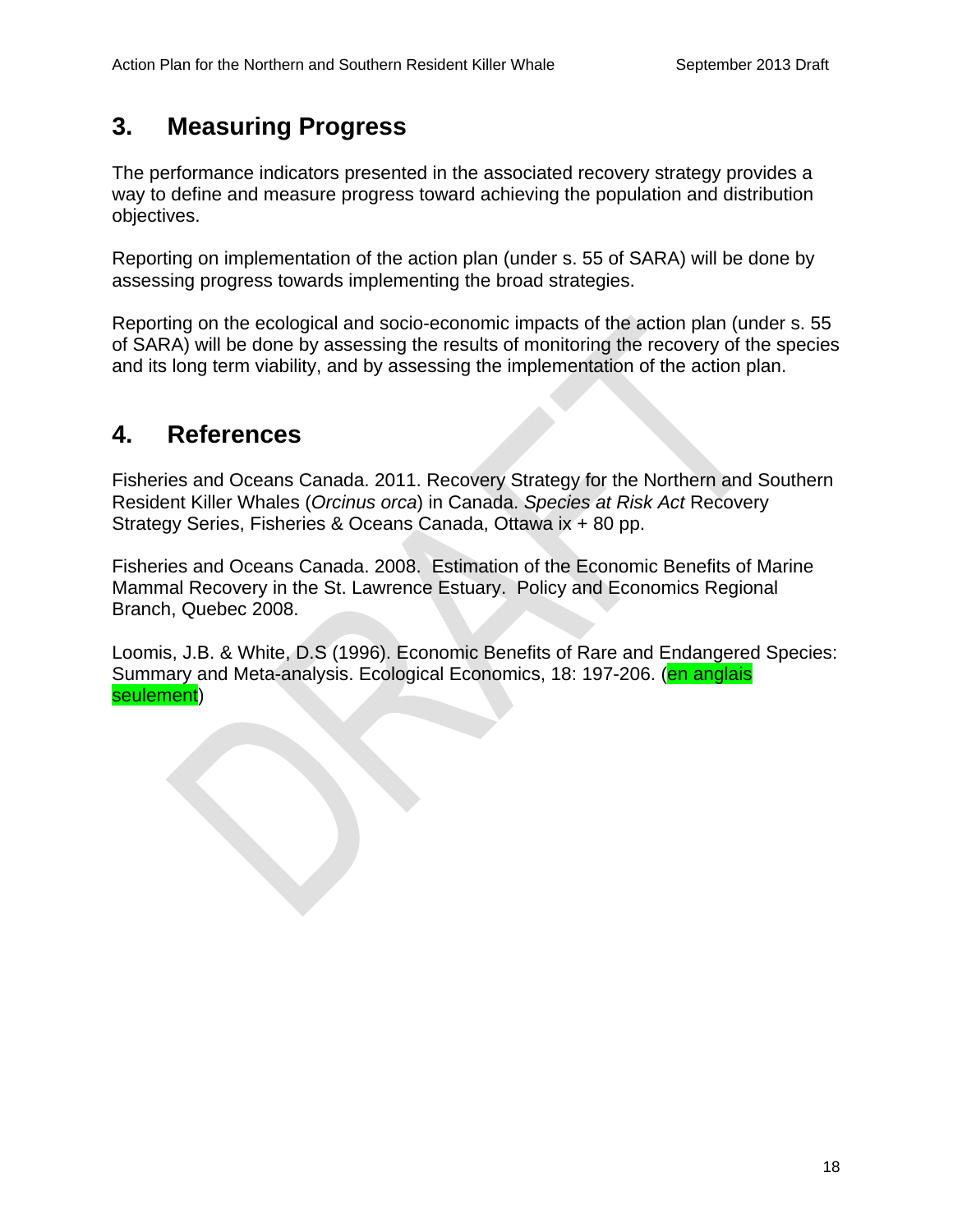# **Appendix A: Effects on the Environment and Other Species**

A strategic environmental assessment (SEA) is conducted on all SARA recovery planning documents, in accordance with the Cabinet Directive on the Environmental Assessment of Policy, Plan and Program Proposals The purpose of a SEA is to incorporate environmental considerations into the development of public policies, plans, and program proposals to support environmentally sound decision-making and to evaluate whether the outcomes of a recovery planning document could affect any component of the environment or achievement of any of the Federal Sustainable Development Strategy's<sup>7</sup> (FSDS) goals and targets.

Recovery planning is intended to benefit species at risk and biodiversity in general. However, it is recognized that implementation of action plans may inadvertently lead to environmental effects beyond the intended benefits. The planning process based on national guidelines directly incorporates consideration of all environmental effects, with a particular focus on possible impacts upon non-target species or habitats. The results of the SEA are incorporated directly into the action plan itself, but are also summarized below in this statement.

This action plan will benefit the environment by promoting the recovery of the Northern and Southern Resident Killer Whale populations, thereby positively contributing to Goal 4 (Conserving and Restoring Ecosystems) of the FSDS. As the recovery measures will address threats that affect sea turtles and many marine mammal species, significant benefits to other species will be realized through the implementation of this action plan. Maintaining biodiversity within Pacific Canadian waters encourages resiliency in the Pacific Ocean ecosystem, providing a positive contribution to the FSDS' Goal 4.

The potential for the action plan to result in adverse effects on other species and the environment was considered. The SEA concluded that the recovery measures in this plan will benefit the environment and other species, and will not result in any significant adverse effects.

 $\overline{a}$ <sup>7</sup> www.ec.gc.ca/dd-sd/default.asp?lang=En&n=F93CD795-1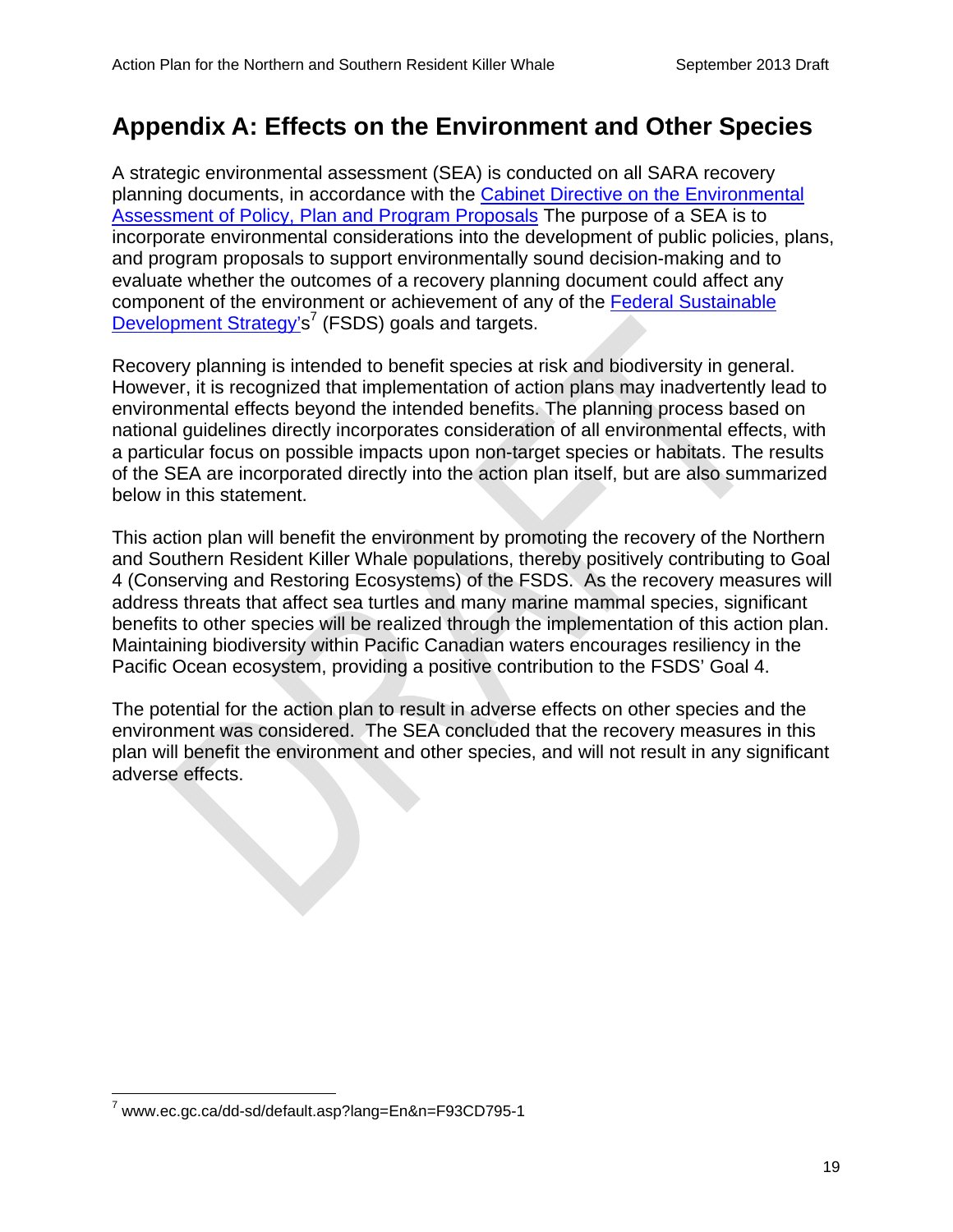# **Appendix B: Record of Cooperation and Consultation**

Inserted after regional consultations are complete.

20